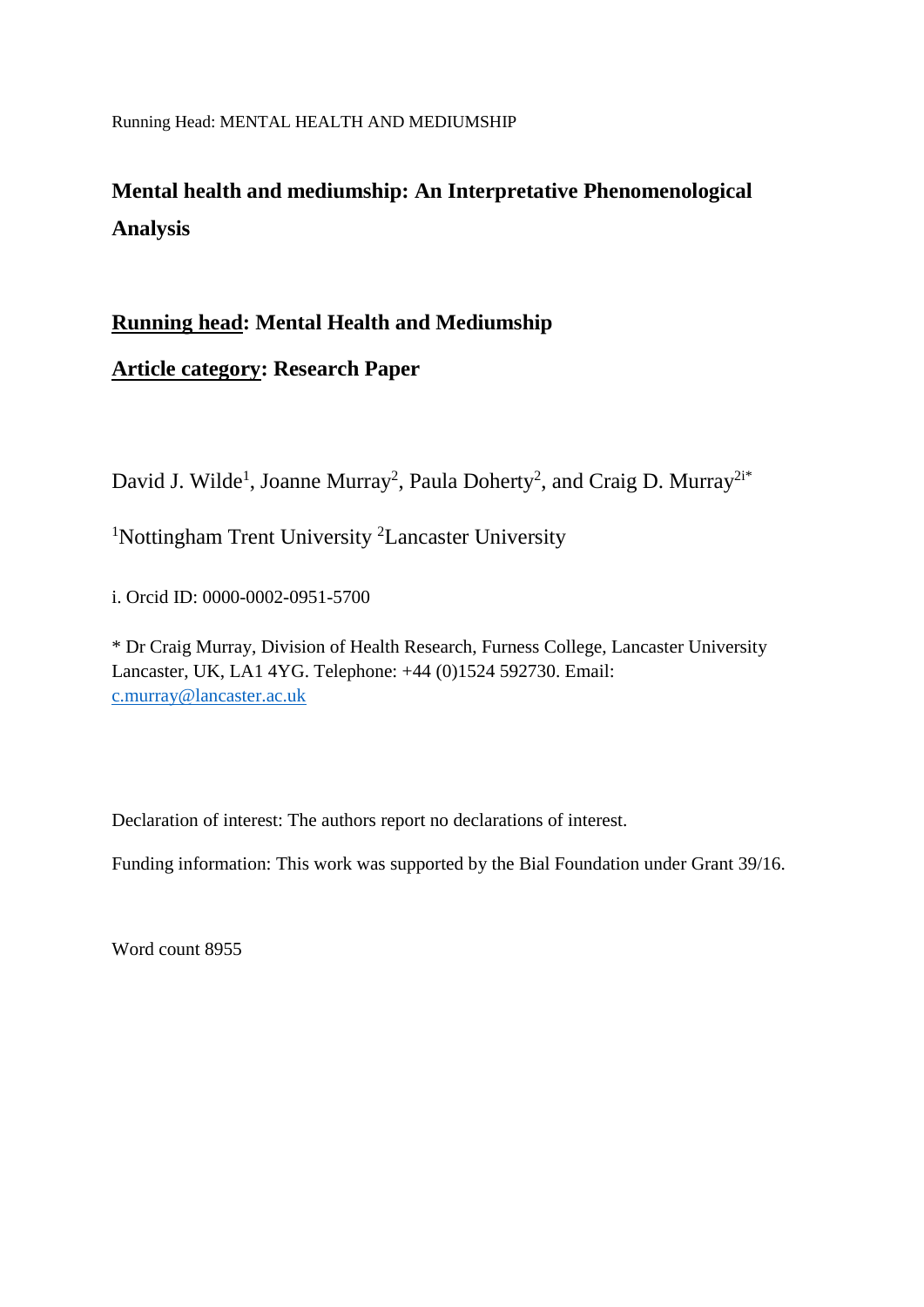Mental health and mediumship: An Interpretative Phenomenological Analysis

#### Abstract

There is a lack of research examining the lived experience of mental health as a practicing medium, yet the nature of mediumship work inherently presents a number of challenges to the mental health of practitioners. In this study, we aimed to gain an understanding of how mediums experience their mental health in relation to their mediumistic practice and how they recognise and respond to psychological difficulties experienced by their clients. Fourteen mediums from the North West of England took part in one-to-one interviews, which were transcribed and subject to interpretative phenomenological analysis. Four themes were identified: From past traumas to mediumistic identity; Spirit makes sense, mental illness is chaos; Being resilient but vulnerable; and Ethical mediumistic practice. The research highlights the value of not dismissing or attempting to change appraisals of valued aspects of mediums' anomalous experiences. However, the findings do indicate that support for exposure to clients' difficulties (such as vicarious trauma) might be helpful, in the same way in which other professionals might receive support with such experiences. Future research into mediums' help-seeking for mental health difficulties and their experiences of counselling or psychotherapy would be valuable in identifying if and how their psychological needs are met.

 $\overline{1}$ 

*Keywords:* anomalous experience; bereavement; hearing voices; medium, qualitative; psychic; trauma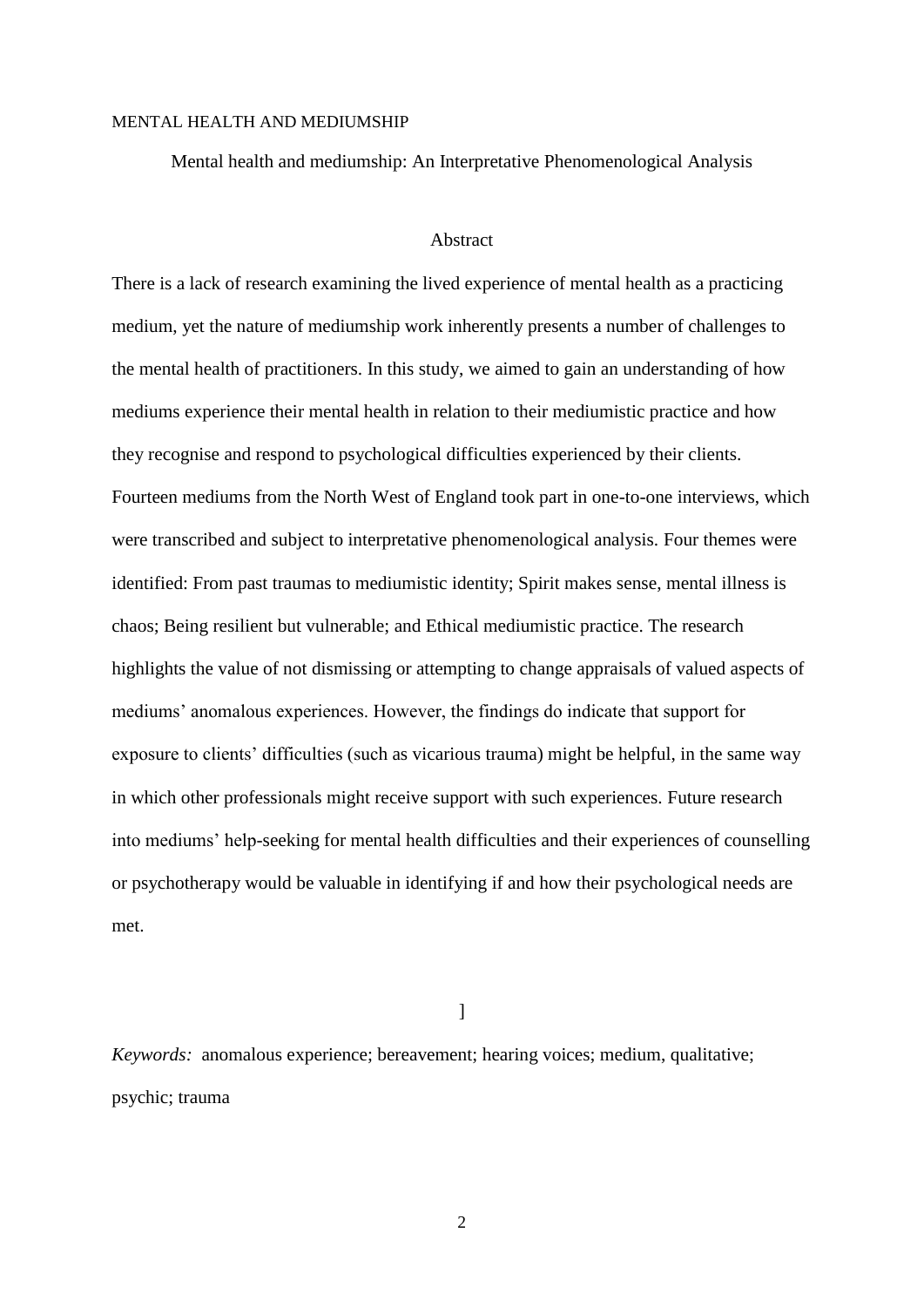Mental health and mediumship: An Interpretative Phenomenological Analysis

# **Introduction**

Mediumship, involving the purported abilities of some individuals to communicate with the spirit of deceased persons, is most associated with spiritualist churches in the United States and Europe (Wooffitt,  $2006$ <sup>i</sup>. Within the UK, where the present research is conducted, displays of mediumship often take place at spiritualist churches<sup>ii</sup> or public gatherings (the latter may be paid performances, often advertised in the press) or on a one-to-one basis between a person (a 'sitter') seeking contact with the deceased and a medium (Wooffitt, 2006).

Typically, mediums report being able to communicate with the deceased through one or more of the senses during a meditative state, so that they might report being able to see (clairvoyance), hear (clairaudience), or feel (clairsentience) the presence of the deceased (Rock et al., 2008). Communication may take place through having the thoughts of the deceased directly communicated to the medium, or through discarnate spirit guides acting as intermediaries (Roxburgh & Roe, 2013). Less commonly, the deceased might communicate directly through (rather than with) the medium (e.g., in direct speech to the sitter), usually when the medium is in a trance-like state (Roxburgh & Roe, 2013).

Given the prevailing view in the West that a person ceases to exist with brain death, there is widespread scepticism concerning mediums' claimed abilities (O'Keeffe & Wiseman, 2005). However, a sizeable portion of the public who are bereaved consult mediums in the hope of being able to communicate with deceased loved ones (Roe, 1998; Walter, 2008). For such people, mediumistic practice may provide therapeutic value (Evenden, Cooper, & Mitchell, 2013) and mediums themselves have reported the purpose of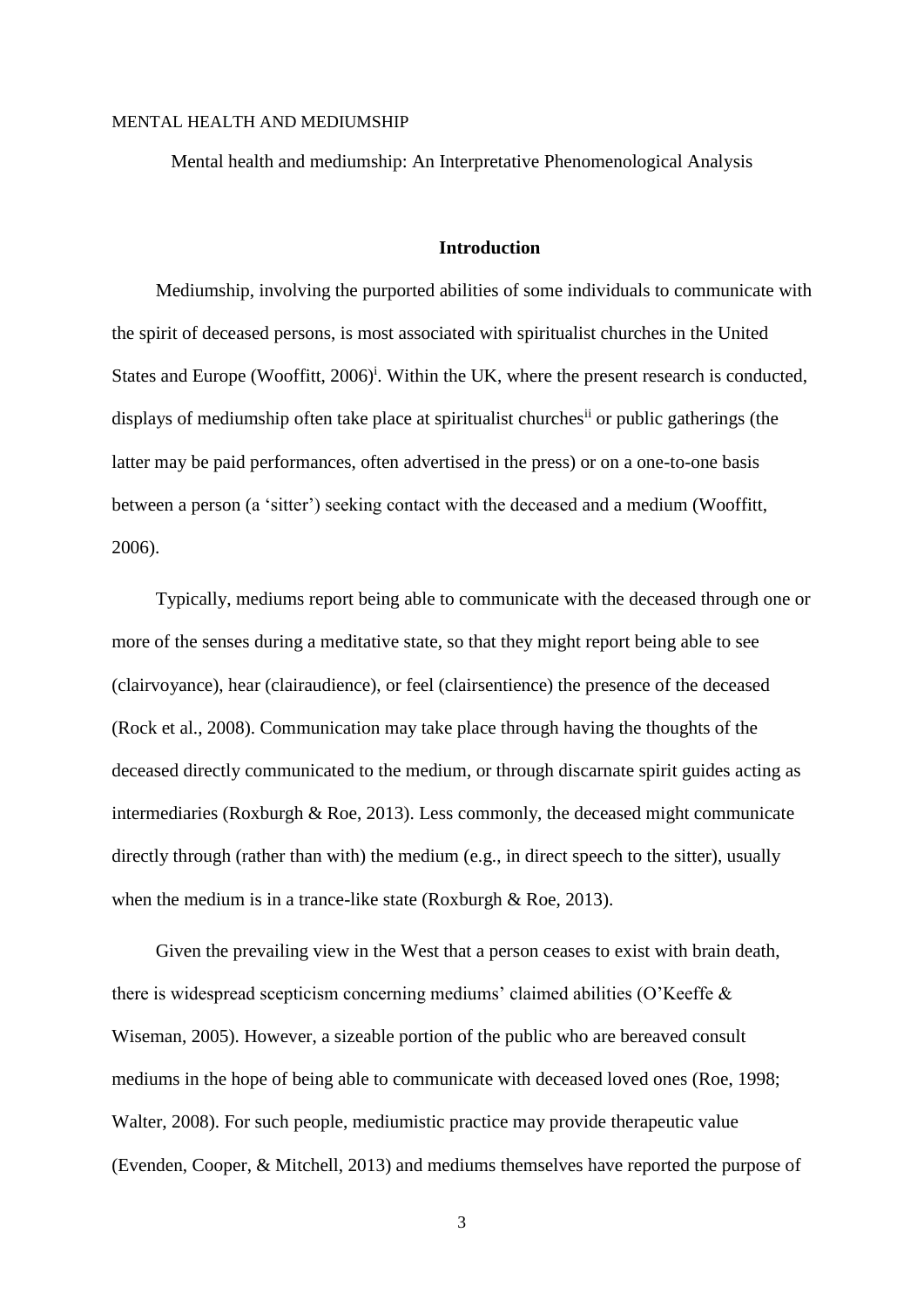mediumship to be one of counselling or therapeutic support (Osborne & Bacon, 2015; Roxburgh & Roe, 2013).

Given the resemblance between some features of mediumistic experience and that of some people seeking treatment for mental health difficulties (e.g., hearing voices and clinical dissociation; see Andrews et al., 2008; Roxburgh & Roe, 2013; Taylor & Murray, 2012) it has been suggested that mediums may be at risk of developing mental disorders (e.g., Alminhana et al., 2013). In addition, mediums have reported that they themselves initially had concerns about their mental health when their mediumistic abilities first began to develop (Roxburgh & Roe, 2014). However, the small body of research that has directly examined the mental health of experienced mediums does not support claims regarding their poor mental health (see Bastos Jr et al., 2015 for a review).

In a series of Brazilian studies, the evidence indicates positive psychological health among mediums; Negro et al. (2002) found the large majority of mediums (94% of a sample of 110) had control over their mediumistic experiences, while Moreira-Almeida (2004) found them to have normal levels of social adequacy. Moreira-Almeida et al. (2008) also found mediums to have better mental health and adjustment than people with a diagnosis of dissociative identity disorder. Although mediumship is considered to be a form of dissociation (Peres, Moreira-Almeida, Caixeta, Leao & Newberg, 2012; Seligman, 2005), because it tends to occur at the medium's' instigation, without distress or impairment, and as part of a particular socially sanctioned context (the medium-sitter encounter), this is generally considered normal (Somer, 2006).

Two studies within the UK also lend support to the conclusion that mediums do not generally experience poor mental health. In a study of voice-hearing, Andrews et al. (2008) compared a sample of mediums with a clinical sample of voice-hearers and found that,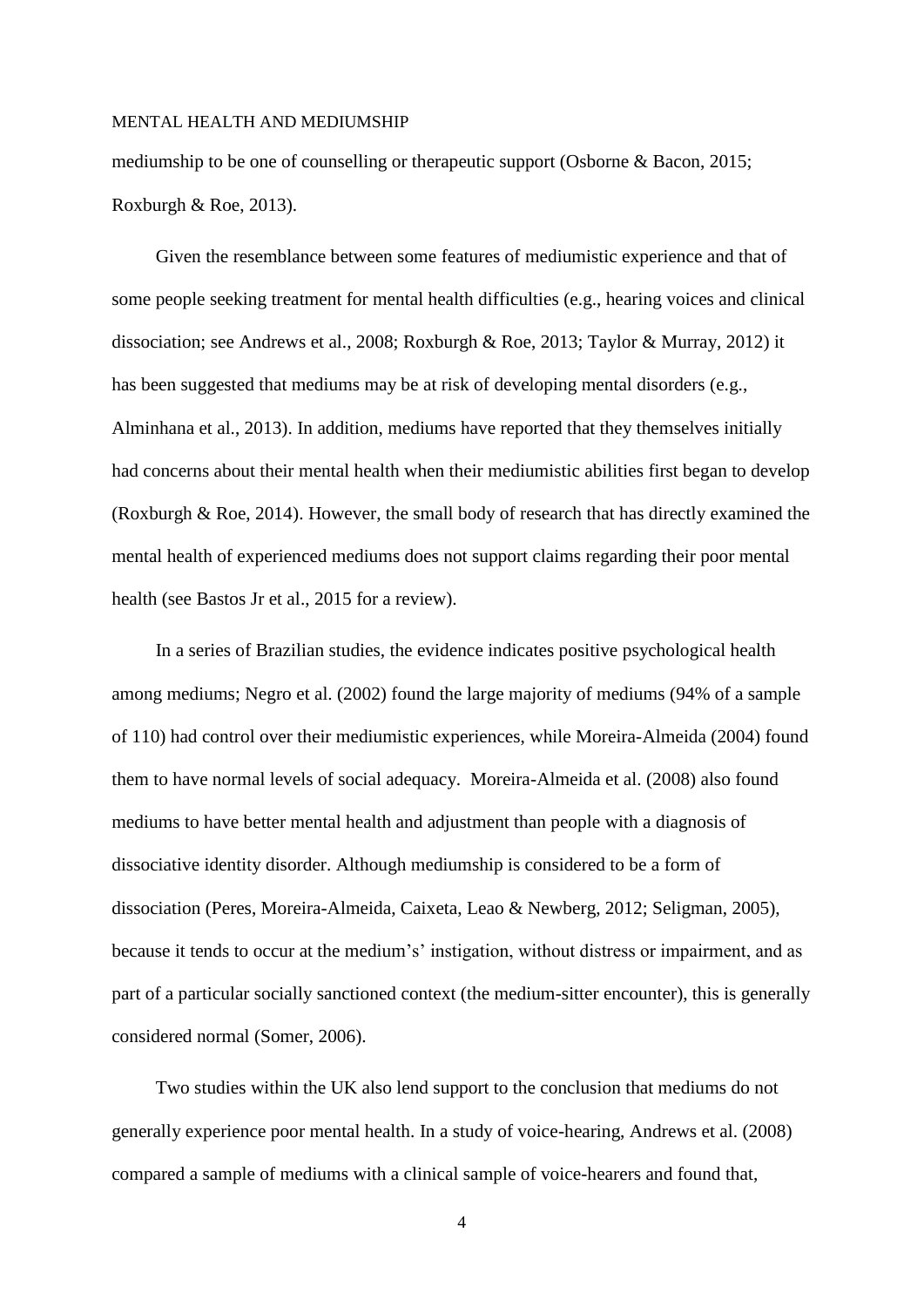although both groups reported a high prevalence of traumatic life events, there was a higher prevalence of persistent psychological symptoms consistent with post-traumatic stress disorder among the clinical sample. In addition, Roxburgh and Roe (2011) found mediums scored significantly higher in well-being and lower in psychological distress than a control group of non-mediums with the same spiritualist religious affiliation.

While the above quantitative literature does not identify poor mental health in mediums, this research does not consider mental health difficulties that might surround mediumship work rather than any which might underpin it. Consequently, there is a lack of research examining the lived experience of mental health as a practicing medium, yet the nature of mediumship work inherently presents a number of challenges to the mental health of practitioners. For example, mediums often report directly feeling the discarnates' ailments (such as pain and sickness) and causes of death as part of their clairsentience experiences (Rock et al., 2008; Roxburgh & Roe, 2013). Similarly, long-term work with people who are bereaved may expose mediums to clients' distress that itself can affect their own well-being; much in the same way as for other professionals who vicariously experience the distress of others as traumatic (Newell, Nelson-Gardell, & MacNeil, 2016). In addition, although mediums may routinely work with distressed individuals (such as the bereaved), unlike counsellors or clinical psychologists, for example, they are not trained to help contain clients' distress.

In summary, the above review indicates that mediumship is a service frequently sought by some people who are bereaved. Although limited in size and scope, the research evidence available does not suggest that mediums have poor mental health. However, there is a lack of research on how mediums might experience their mental health in relation to their mediumistic work or how they might recognise and respond to psychological distress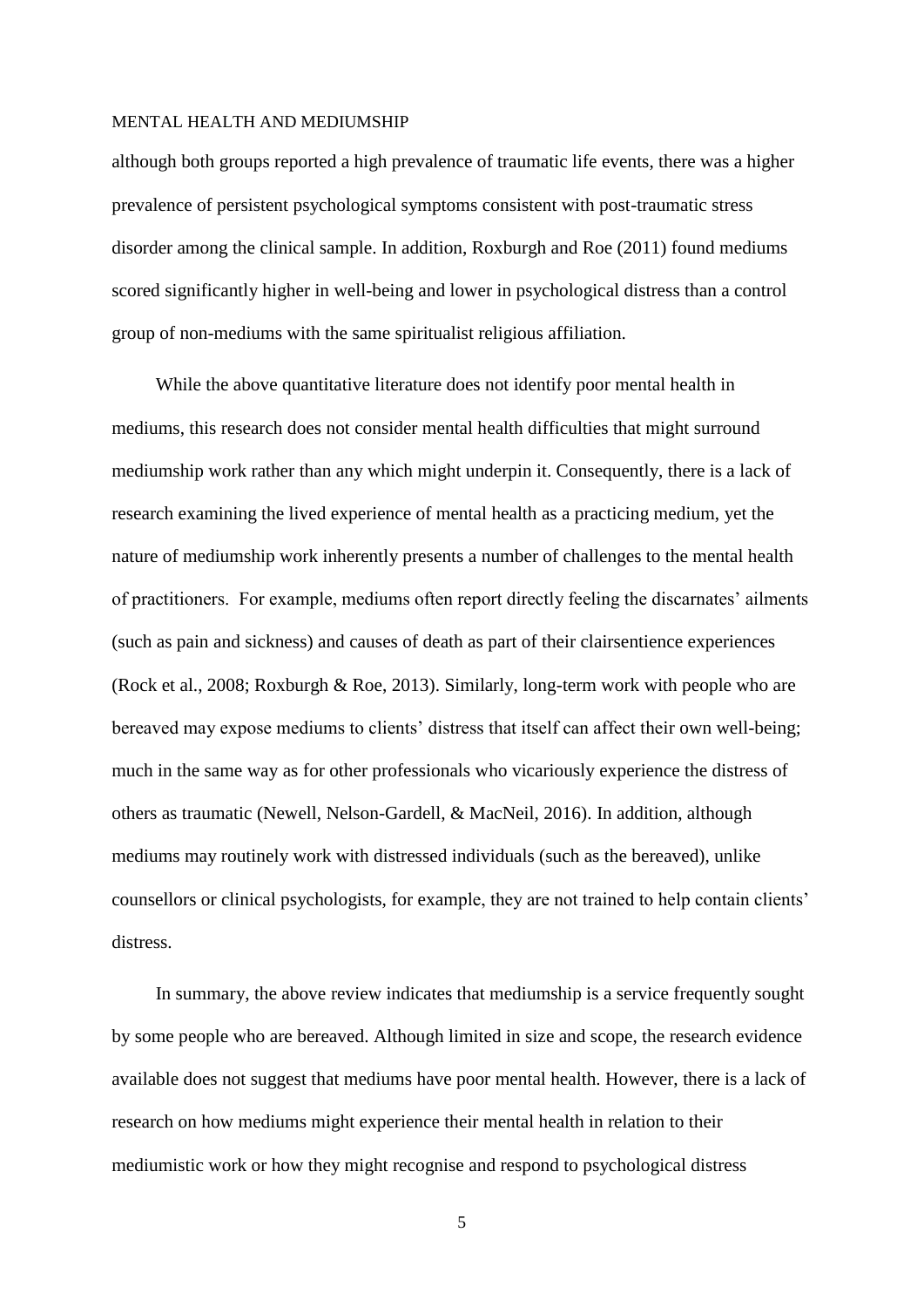experienced by their clients. Understanding both of these issues would be useful in making recommendations regarding how bereavement services might work with or alongside both mediums and their clients.

Qualitative research has already proven useful in aiding an understanding of mediumship. This includes how mediums experience receiving communication from the deceased (Rock et al., 2008), the phenomenology and meaning of the experience of clairaudience (Taylor & Murray, 2012), their own understandings of mediumship (Roxburgh & Roe, 2013), how they come to attribute their experiences as mediumistic (Roxburgh  $\&$ Roe, 2014), and their perceptions of their role as a helping professional (Osborne & Bacon, 2015). Therefore, in considering how mediums experience their mental health in relation to their mediumistic work, and how they recognise and respond to psychological distress experienced by their clients, the present research adopts a qualitative, phenomenological approach.

### **Method**

# *Design*

This study sought to privilege mediums' lived experiences of their own mental health in relation to their mediumistic work and that of their clients. Therefore, a qualitative approach was taken using Interpretative Phenomenological Analysis (IPA) (Smith, Flowers, & Larkin, 2009). IPA involves exploring experiences, meaning and sense-making of a phenomenon amongst a well-defined sample (Smith & Osborn, 2008). It has its theoretical origins in phenomenology, hermeneutics, and idiography (Smith, Flowers, & Larkin, 2009). In practice, the approach looks to explore how participants experience their world through the analysis of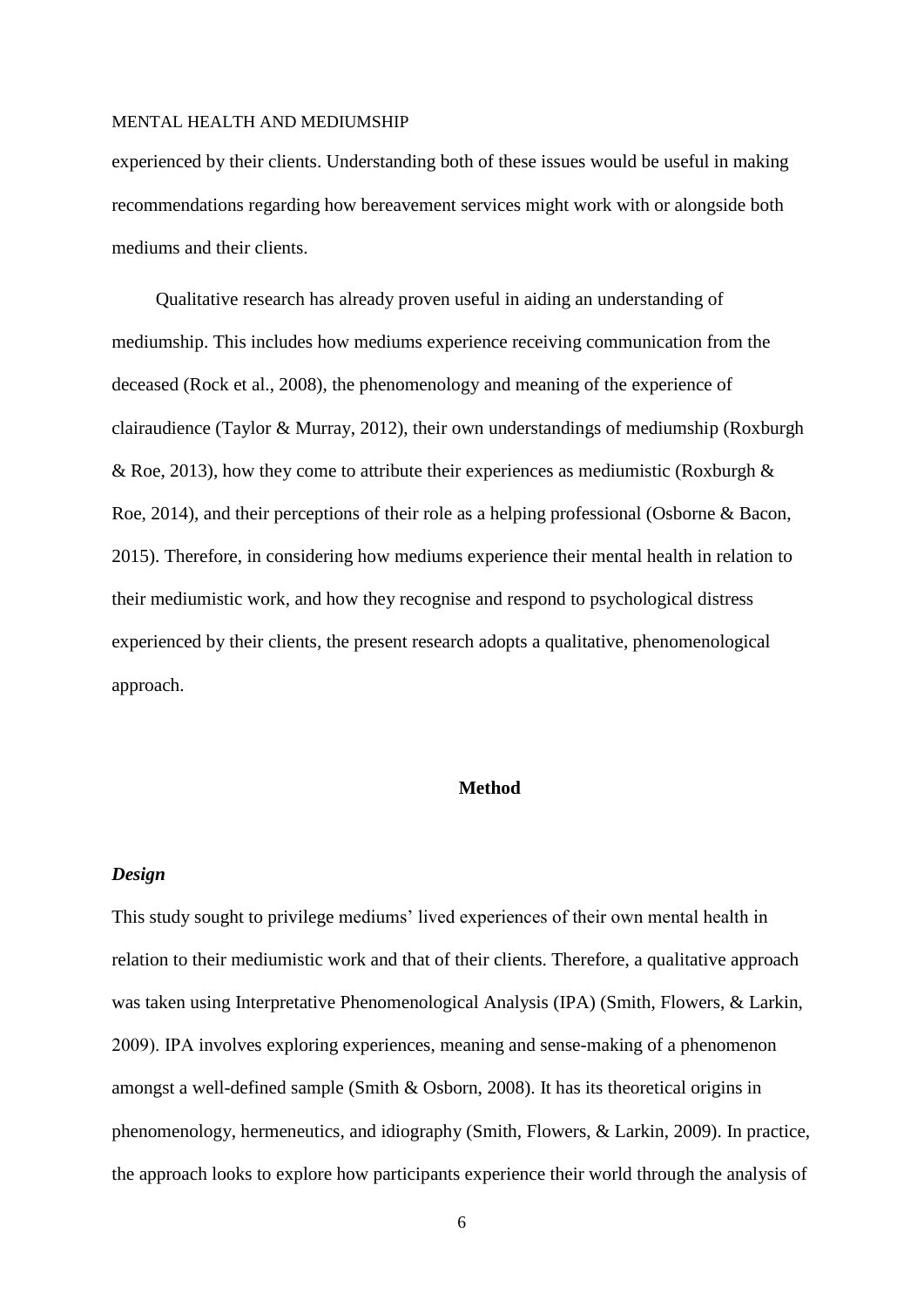data from small, homogenous samples, acknowledging the active role of the researcher in the interpretation of these experiences. As Smith and Osborn (2008) report, "the researcher is trying to make sense of the participants trying to make sense of their world" (p.53).

# *Sampling and participants*

All participants in this study were practising mediums in the North West of England. Taylor and Murray's (2012) have suggested that being affiliated with a religious body, such as the spiritualist church, may provide a particular framework for understanding lived anomalous experiences. For this reason, they have advocated research with mediums who do not have such affiliations. Consequently, participants in the present study were explicitly recruited for not being members of a spiritualist church. Participants were identified via their advertised contact details in local press or on-line and then contacted by post, telephone or email to ascertain their interest to take part. Where contact was made via post, participants received a participant information sheet and flyer that outlined what the study was about. Interested participants could then reply using an included pre-paid reply form. A reminder letter was sent after two weeks if no reply was received. When a reply form was received, the researcher then made contact with the participant to arrange an interview. For participants where telephone or email contact was initiated first, the participant was asked if they would like to receive a copy of the study information described above before deciding whether to take part. Interested participants were then invited to an interview at their convenience.

In total 56 potential participants were approached and fourteen of these (13 females, 1 male) took part in one-to-one interviews<sup>iii</sup> (5 face-to-face, 4 via telephone, 5 using video-call) (see Table 1). All reported experiencing clairaudience, clairvoyance and clairsentience as part of their practice. The mean age of the sample was 46 years (range: 25-63 years). All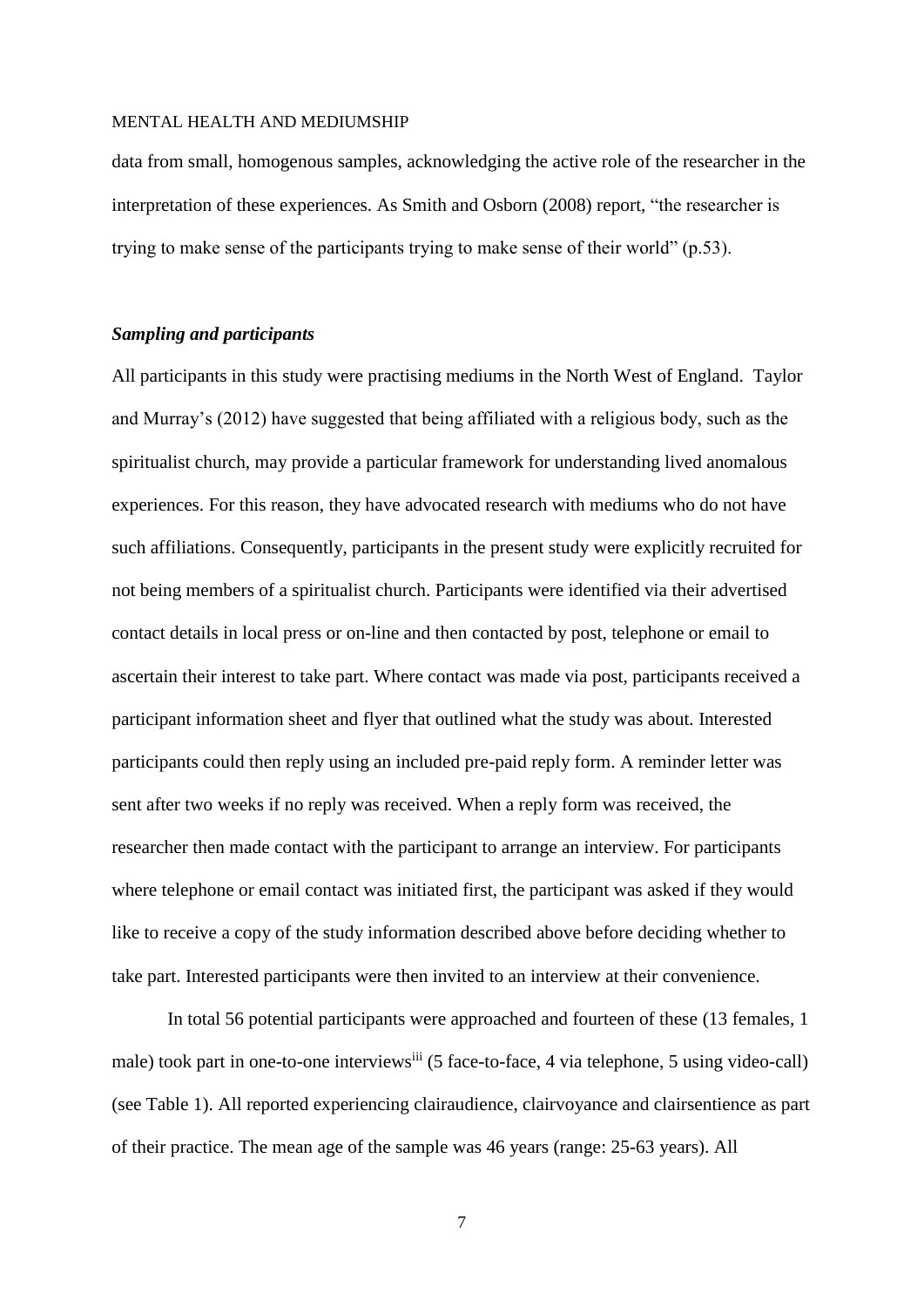participants reported having psychic or mediumistic experiences from when they were children. Although not members of a spiritualist church at the time of interview, four participants (Alistair, Lisa, Mable, and Jane) had attended a spiritualist church on occasions earlier in their lives. One participant (Maddie) had a sister who was also a medium who attended a spiritualist church, and one participant (Meg) had a mother who began attending a spiritualist church 'as she got older'. The mean length of time participants reported practising as a psychic professionally was 12.4 years (range 2-28 years). Participants reported not experiencing any significant distress at the time of their interview or having undergone any kind of treatment for distress in the 2 years prior to taking part. Participants received £30 for their time.

[Insert table 1 here]

#### *Data collection*

A semi-structured interview schedule was used to scaffold the research interview. The interview questions covered a number of areas of interest, beginning with basic introductory questions concerning participants' mediumistic abilities, time spent practising as a medium, and establishing how and when they used their clairaudience/voyance/sentience in practice. The interview then explored the phenomenology of participants' experiences, including what it is like to be clairaudient/voyant/sentient. The remainder of the interview focussed on participants' own well-being and that of their clients, which is the focus of analysis here. These open-ended, indicative questions were worked up in discussion between the third and fourth author. Example questions relating to mediums' well-being included: Have your (mediumistic) experiences ever caused you problems, upset, distress, or affected your mental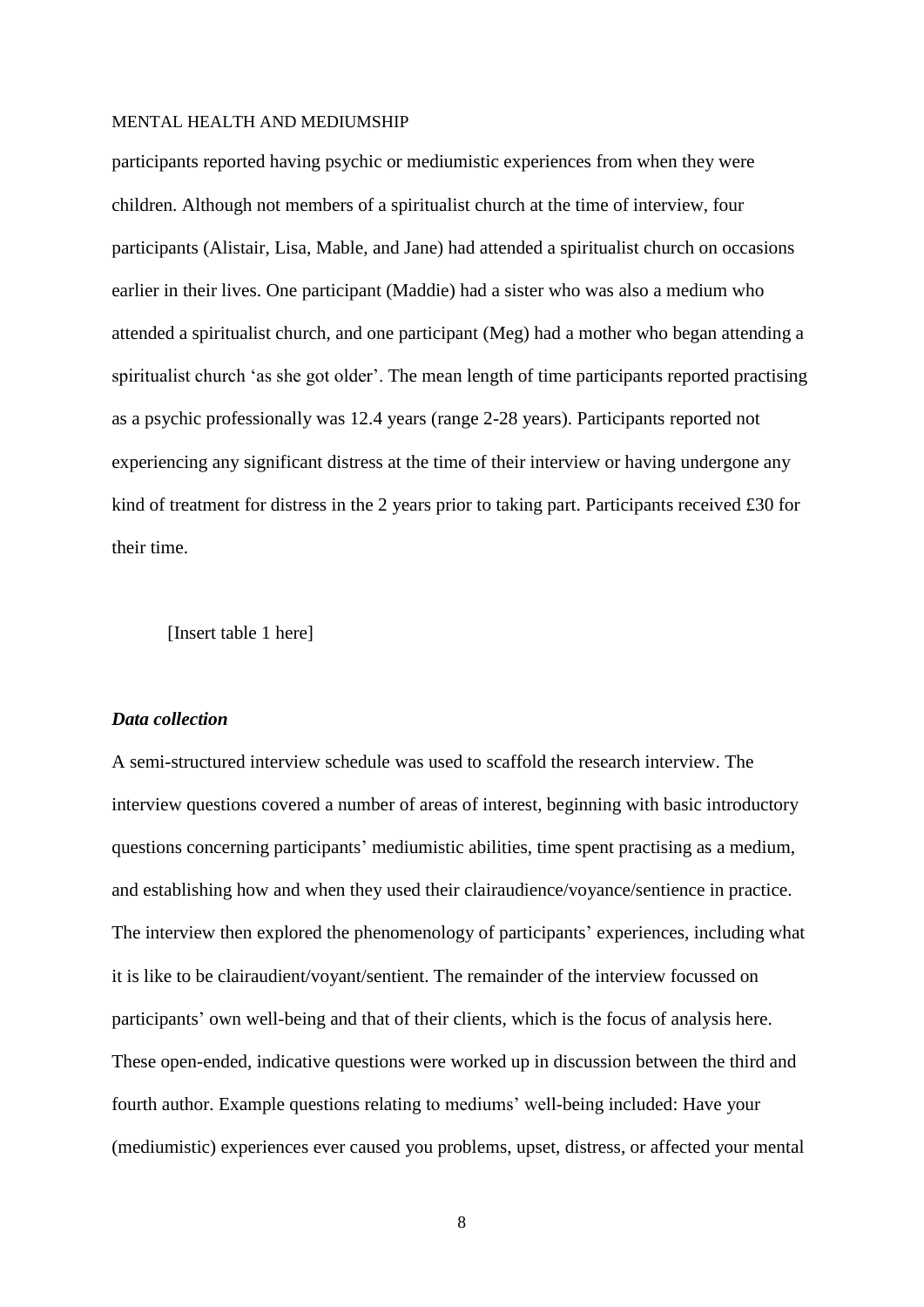wellbeing in any way?; What did/do you do to cope with your experiences if you were/are upset or distressed? Examples questions relating to clients' well-being included: Have there been times when you have considered whether your clients' mental well-being is affected? Have clients become upset or distressed?; How did/would you deal/cope with a client who is upset? All interviews were audio recorded and then transcribed verbatim. The mean length of interviews was 56 minutes.

#### *Analysis*

Transcripts were analysed using IPA (Smith et al., 2009). One transcript (Freya) was chosen to begin the analysis. In keeping with the idiographic philosophy of IPA, the entire text of the transcript was treated as a whole and coded thoroughly. Interpretative notes were made on the transcript in the left most column next to segments of text that were of interest in relation to the research aims/question. When coding was completed the interpretative notes were reviewed to identify patterns of meaning, or themes<sup>iv</sup> that ran throughout the transcript in relation to the focus of research interest. When these initial themes had been identified, these were then reviewed again to identify higher order, overarching themes. When this theme structure had been developed, the researcher returned to the transcript to identify quotations from the text to support the themes. This process was then repeated for each transcript. Each interview was individually analysed to saturation point, that is, until no new themes were identified from the resulting data. The final stage of the analysis involved reviewing the identified themes and their supporting quotes to identify common themes across the full set of transcripts that encapsulated the data and findings.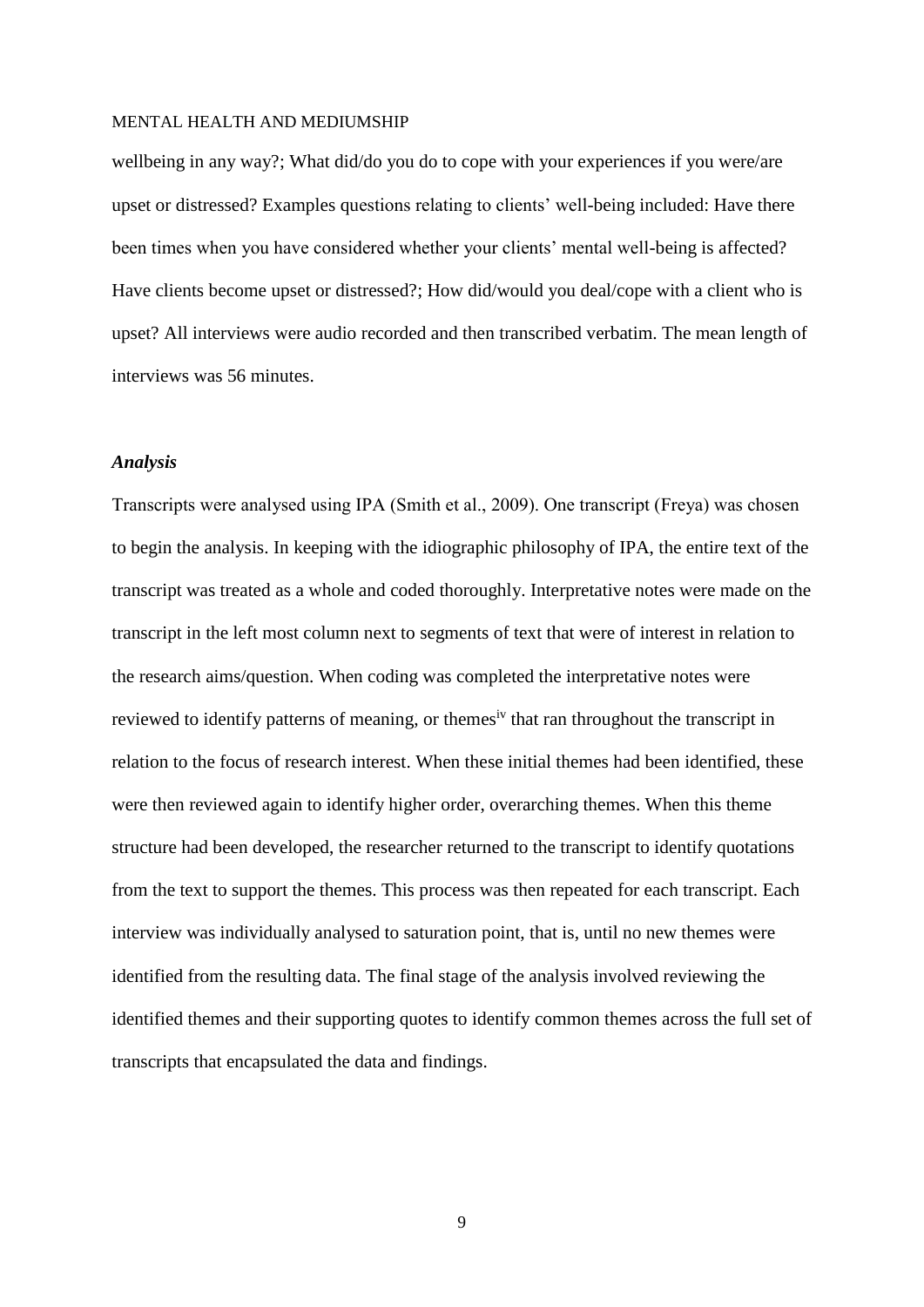### *Analytical rigour*

Within this research, we used a number of procedures to ensure the rigour of the analysis. The first author took the lead in analysis and collaborated with the last author to produce an audit trail (Smith, 2003). To begin with, the first and last author listened to the first interview and discussed their separate analysis and interpretations of the data. This allowed both authors to 'sound out' each other for alternative interpretations and divergent evidence within the transcript. The aim here was to identify our presuppositions and facilitate an openness to alternative interpretations. Having achieved these necessary sensitivities to analysing the data, the first author continued analysis of the remaining transcripts. As the analysis progressed, both authors met on a regular basis to discuss their independent analyses on a selection of the data. We compared and discussed each other's interpretations of participants' experiences. The aim of this process was not to provide an objectively true analysis, but rather to ensure that the analysis remained credible (Yardley, 2008). The theme structure was also subjected to this dual scrutiny, with each theme being reviewed, discussed and points of consensus reached. Two further quality criteria were also addressed; internal coherence, whether or not an argument is consistent and supported by data, and presentation of evidence (Smith, 1996). The themes presented in the findings section below are therefore adequately supported by an appropriate density of evidence as per Smith's (2011) guidelines; namely that, for a sample size greater than eight participants, each theme should contain extracts from at least three participants as well as an indicative measure of prevalence for each theme. (The contribution that each participant made to each theme is provided in appendix A.)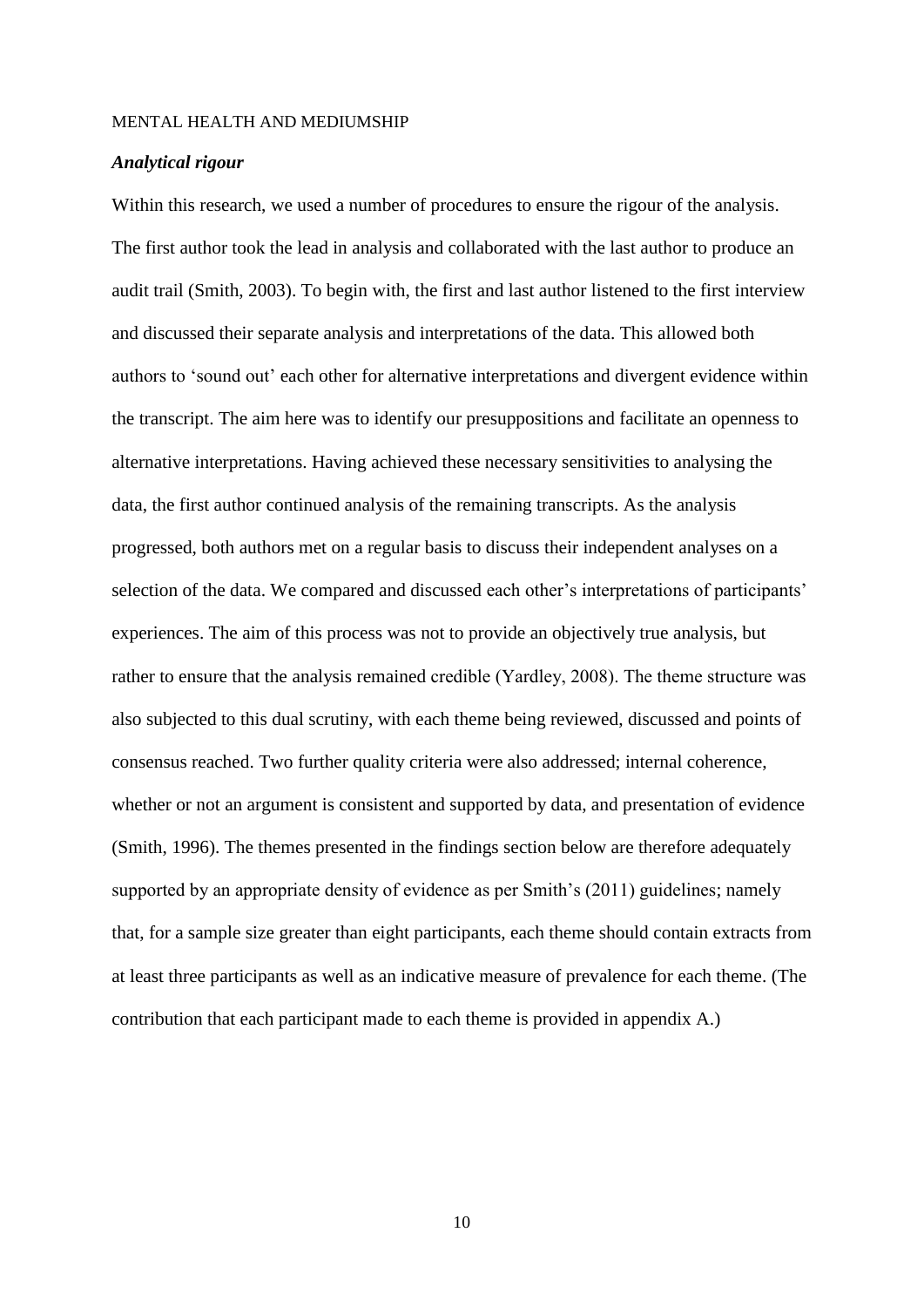# *Reflexivity*

Mirroring Roxburgh and Roe's (2014) own reflexive detail regarding their qualitative study into mediumship experience, and provided to help the reader identify and appraise any possible biases, we consider here our guiding theoretical orientations, beliefs and possible anticipations prior to data collection. None of the authors has any direct experience of mediumship or of anomalous experiences related to this (such as hearing voices), but we have together extensive experience of researching anomalous or exceptional experiences. The first author has some training in counselling, while the last author is involved in the professional training of clinical psychologists. We are therefore aware of the often-distressing nature of mental health difficulties and the tendency for some researchers or clinicians to pathologize people whose experiences deviate from what is considered to be 'normal'. Our use of qualitative methodologies to understand peoples' experiences arises from our commitment to privilege the voices and experiences of those we involve in our studies. In considering the accounts of mediums within this study, "the analytic goal is not to explain away or corroborate participants' claims or experiences but to understand in more detail their significance as psychological, social, and cultural events" (Murray & Wooffitt, 2010, p.2). Therefore, our approach recognises that mediumistic *experiences* do occur but we set aside "the reality of ostensibly paranormal processes that are said to underpin them" (Murray & Wooffitt, 2010, p.2).

#### *Ethics*

The authors received ethical approval from their employing University institution. Procedures for gaining consent, data storage, ensuring anonymity and confidentiality, responding to potential distress, and for withdrawing participation and data were considered. No participants appeared distressed during the interviews but sources of potential support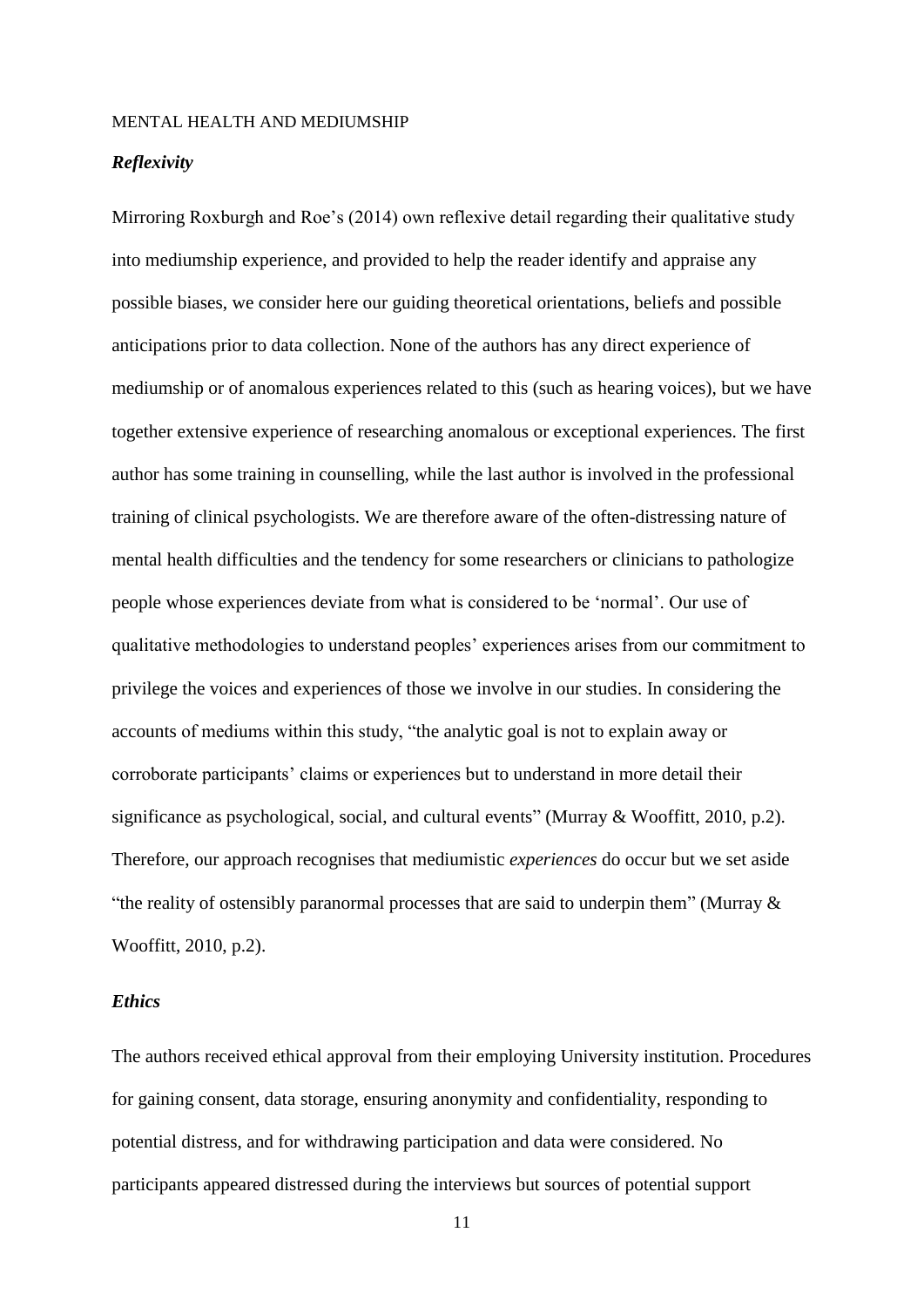(including the Hearing Voices Network, Mind and the Samaritans) were provided on a debrief sheet prior and following the research interview. No participants withdrew from the study or requested removal of their data. All data excerpts presented make use of pseudonyms to ensure participants' anonymity.

# **Results**

Four interconnected super-ordinate themes were identified from the analysis: From past traumas to mediumistic identity; Spirit makes sense, mental illness is chaos; Being resilient but vulnerable; and Ethical mediumistic practice. These themes are presented below supported by anonymised data excerpts.

# *"I talk to dead people...that's what I do, that's who I am": From past traumas to mediumistic identity*

For some participants, the development of psychic abilities was itself traumatic, and participants had often felt confused, isolated and afraid of what was happening to them:

<sup>v</sup>... the impact that it had on me as a child, growing up, has had a knock on effect all the way through my life and it made me very reluctant to want to gain more knowledge or to understand...because it made me feel different... I've always been a bit of a square peg, but I wanted to fit in and I wanted to be like everybody else...for me, it was when I stopped trying to explain it and stopped trying to understand it scientifically...it is what it is and I talk to dead people, I see them, I hear them, I interact with them and when necessary I deal with them... that's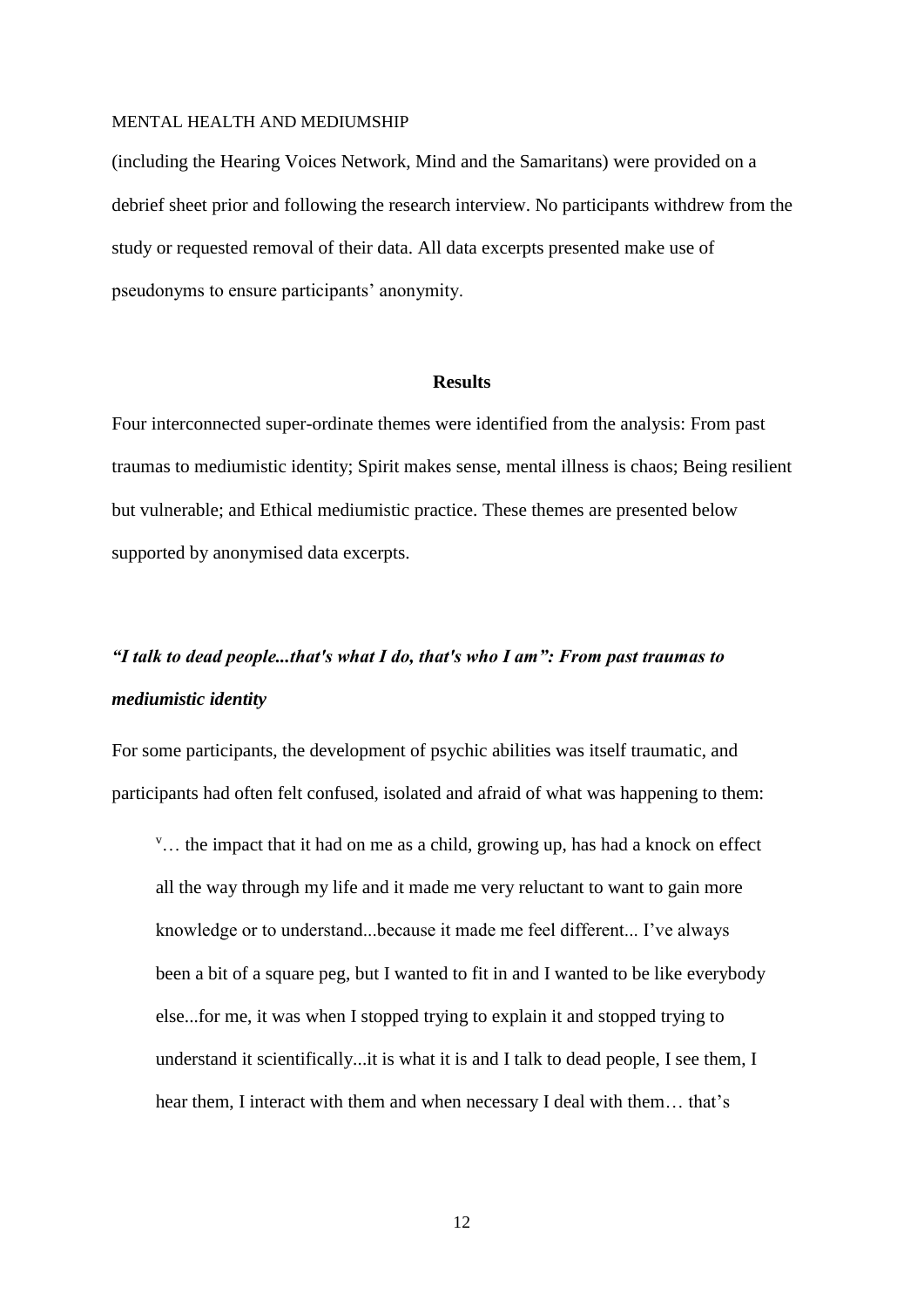what I do, that's who I am...and since I've done that, things have become an awful lot easier to be honest. (Maddie)

In this extract, Maddie reveals the extent to which she has been affected by her childhood psychic experiences. She recalls that this formative period of her life was particularly difficult on a number of levels; psychic experiences that could not be explained, with no one to confide in about them, feelings of isolation, alienation, and being *"bullied all the way through school"*. Now, psychic work is a very big part of Maddie's identity and life, "*I wouldn't be the person that I am now without the work that I do it defines me almost"*.

All participants talked about how the traumas they had undergone in their early lives, such as sexual assault, abuse and violence, parental alcoholism and divorce, personal medical issues, and bereavement and loss, while concurrently handling their psychic abilities as they manifested. Personal troubles in their early lives also influenced how they practised as mediums, as Freya describes:

I had quite a lot of trauma, when I was little…my mum was a big drinker, and so I learned to read the undercurrents in a room very quickly...I used to get voices about how I needed to keep safe...when I shut my eyes, I'd see stressful pictures...But I didn't know that I was talking about psychic abilities, just how sensitive I was...<sup>[1</sup>then later in the interview]...Seeing people suffer...That frustration of I can feel what you're feeling. I can see where you're going to end up...I think I have a preoccupation with trying to sort people out. (Freya)

-

<sup>&</sup>lt;sup>1</sup> Square brackets indicate any inserted text for purposes of comprehensibility.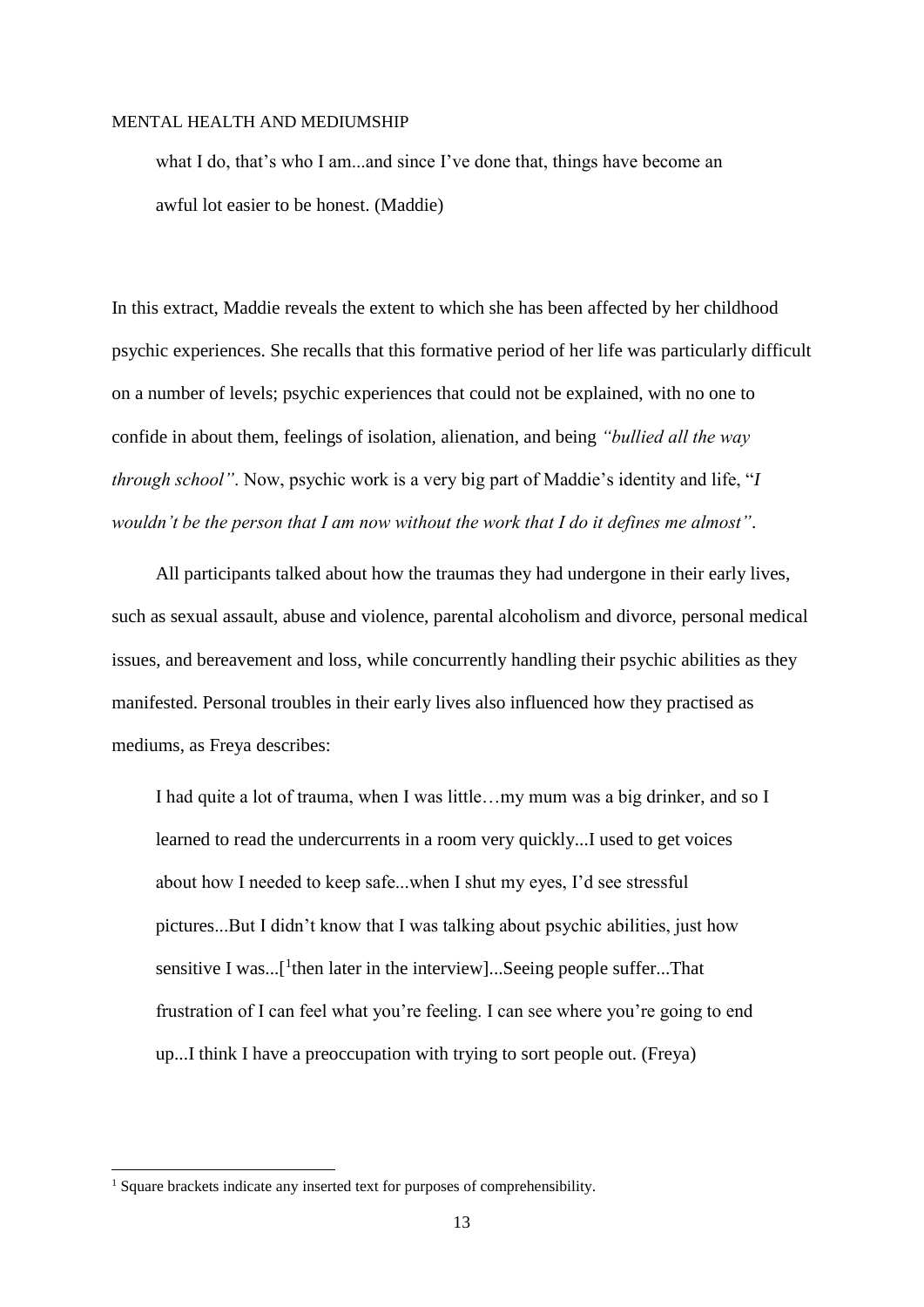In the above extract Freya talks about the tensions of living with a *"big drinker"* while growing up and this influenced how she saw her later development as a medium, as a *"sensitive"* who tries to help others. Mable's own development of her mediumistic abilities followed her bereavement of her father and a need to re-establish a father-daughter bond. Her father had *"took his own life"*, something that was kept from her by her mother until her teenage years and never discussed, until a visit to a psychic led to communication with her father's spirit:

...he was still my father and I still wanted him to tell me he loved me and he did and from then on I felt like I was guided by him, so that was lovely. That was something I would never have expected to get because my dad was dead and buried and I would have never had any contact with him, and then of course during the course of, you know, I'd say, "Come dad, give us a lift, I need a lift today and I need a lift with doing that." And I am 1000% certain that he does. (Mable)

Mable felt that because of her mother's silence and unwillingness to talk about her father, he remained anonymous to her. Contact with his spirit via the medium brought him back into her life in an influential way. As with Freya, this resolution of past trauma influenced Mable's identity as a medium and the focus of her practice, as she notes later in her interview was not personal gain (*"it's not about making a fortune"*), but about making a connection with the client, allowing them the opportunity to express their deepest feelings and heal, *"…that's what I believe it's about"*. Therefore, the initial confusing and often negative experience of developing mediumistic abilities experienced by participants evolved into one in which these abilities became valued aspects of self-identity.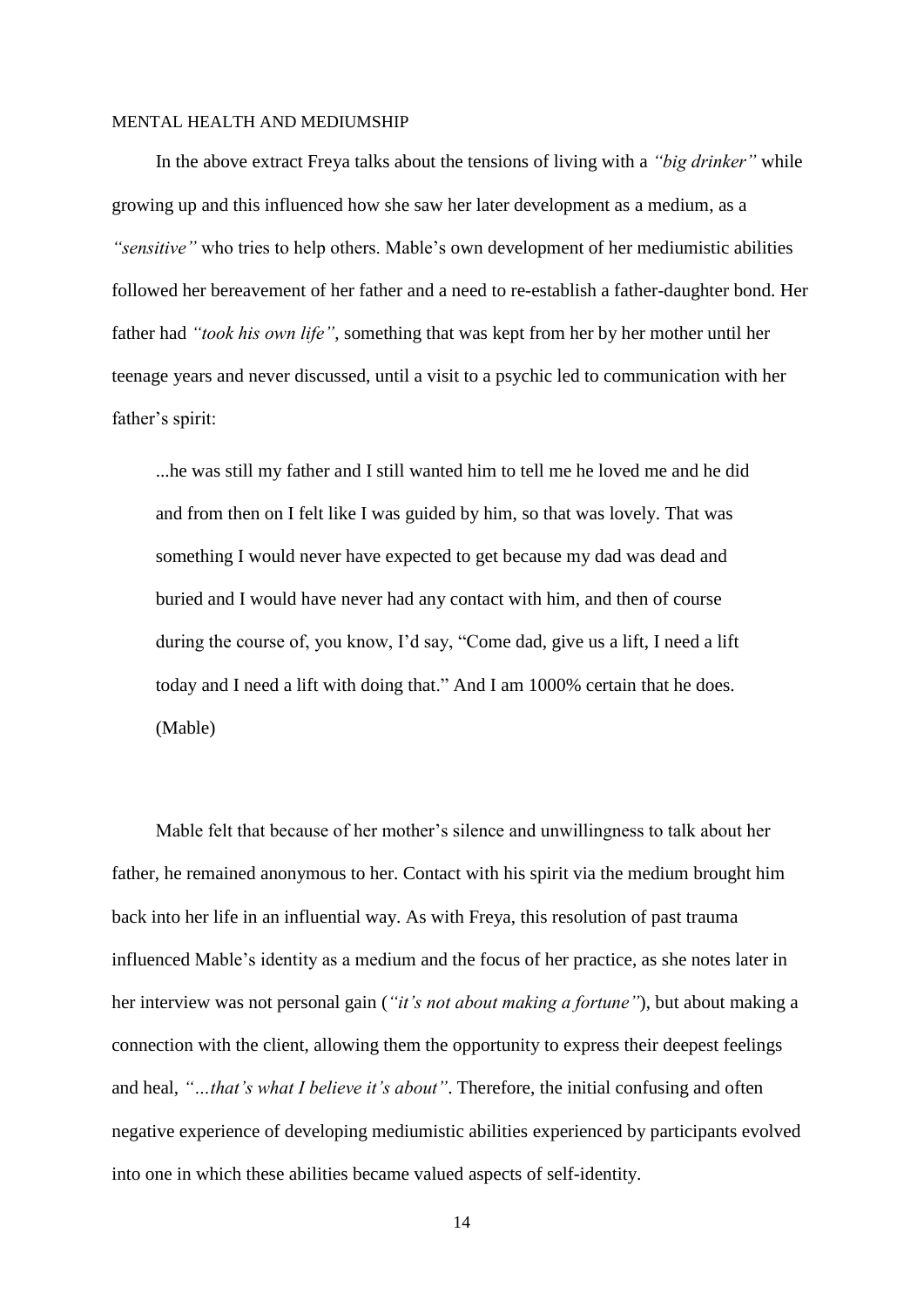# *"There is a very fine line between psychic and psychotic": Spirit makes sense, mental illness is chaos*

Participants talked about growing up with unusual abilities that seemed normal to them in that they occurred daily. They initially struggled to fathom what was happening to them and developed concerns about what these experiences meant for their state of mind. However, as their experiences continued and they learned to control them, they grew more confident and adept at using them.

A sense of helplessness and lack of appropriate mental health support was reflected in nearly all interviews, leading some to lament the systemic misunderstanding or lack of empathy regarding what developing mediums go through, as Lisa explained:

I think there's people with mental health [difficulties] who just don't know how to…they haven't got the ability to switch it off, and they went to the doctors and said they heard voices and then they were conditioned to tell that they were nuts. And I feel that's really sad because actually it's a massive gift. (Lisa)

In this extract, Lisa introduces an external element that the emerging medium needs to consider – the how, when and to whom they should disclose their clair-experiences. Nearly all of the mediums interviewed felt they had in some way been negatively judged by others. Lisa refers to individuals who experience hearing voices and are 'conditioned' into believing their experiences are indicative of poor mental health. Yet, Lisa's framing of the psychic experience as *"a massive gift"* is reflective of how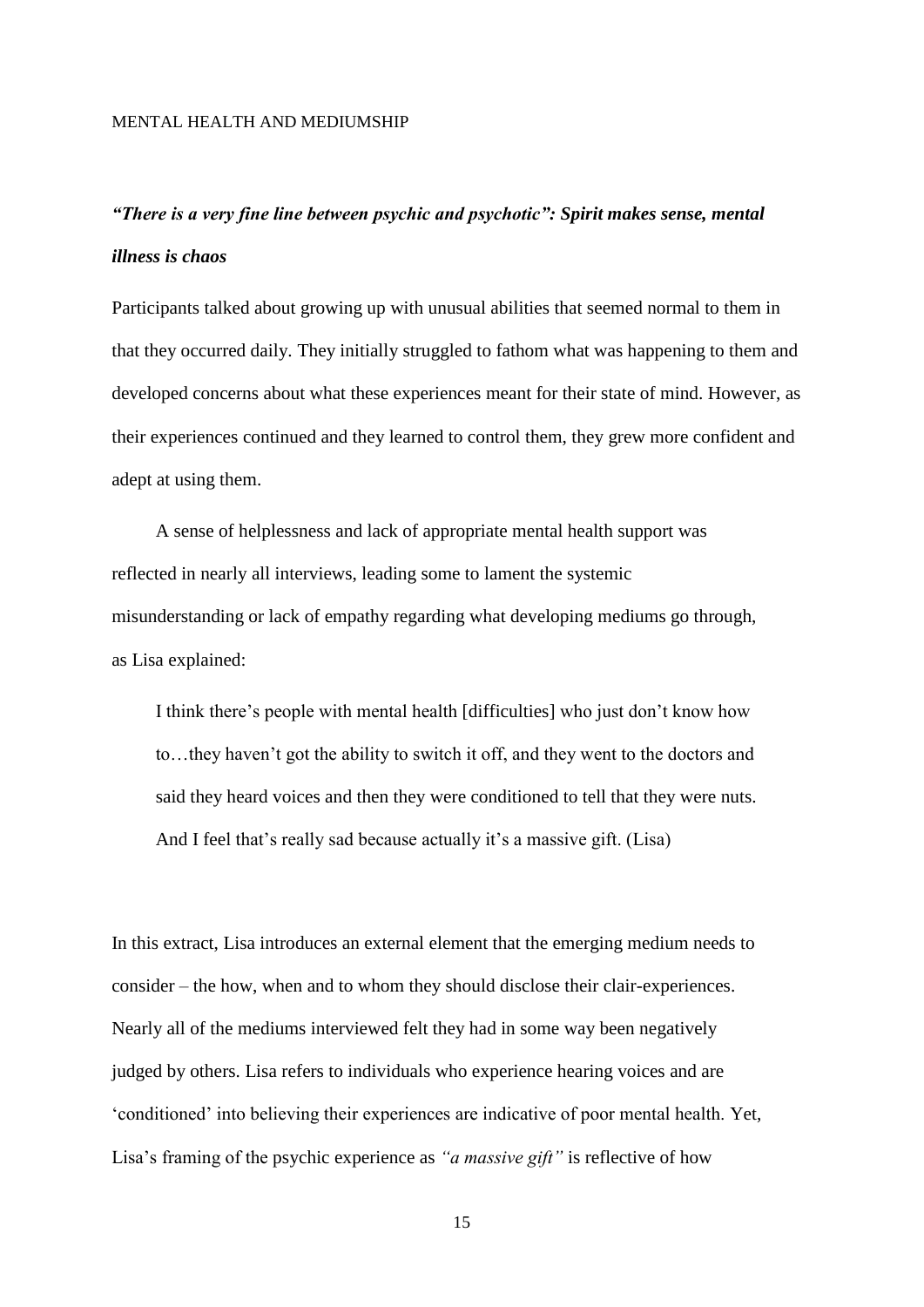participants felt about their abilities, despite the difficulties they endured as they struggled to comprehend what was happening to them, culminating in finding meaning and purpose in the service they provide.

Participants drew distinctions between what they felt was psychic ability (where their experiences made sense) and what was mental illness (where experiences were confusing and chaotic):

I always say there is a very fine line between psychic and psychotic, and actually having had a psychotic episode, I've walked that line personally and so I do understand it...when spirit are communicating with you, you can make sense of it, so even if you're working clairvoyantly, and you're seeing images, those images will ultimately make sense. When it's the mind, those images become very chaotic. (Maddie)

Here, mental illness was something wild and disorderly; images based on what Maddie believes are peoples' fears that lead them to see *"the monsters and...badness in everyone"*. This contrasts with how Rose and Anna construed the differences between the two states of being, firstly Rose:

I'd be extremely worried that there was something very wrong. In mental health terms, I do readings for people who unfortunately take a lot of drugs and have a lot of problems and some of those occasionally do hear voices that tell them to do bad things...and I just think that there's a fine line between psychic ability and spiritual things. Hearing thought voices, hearing voices that other people hear,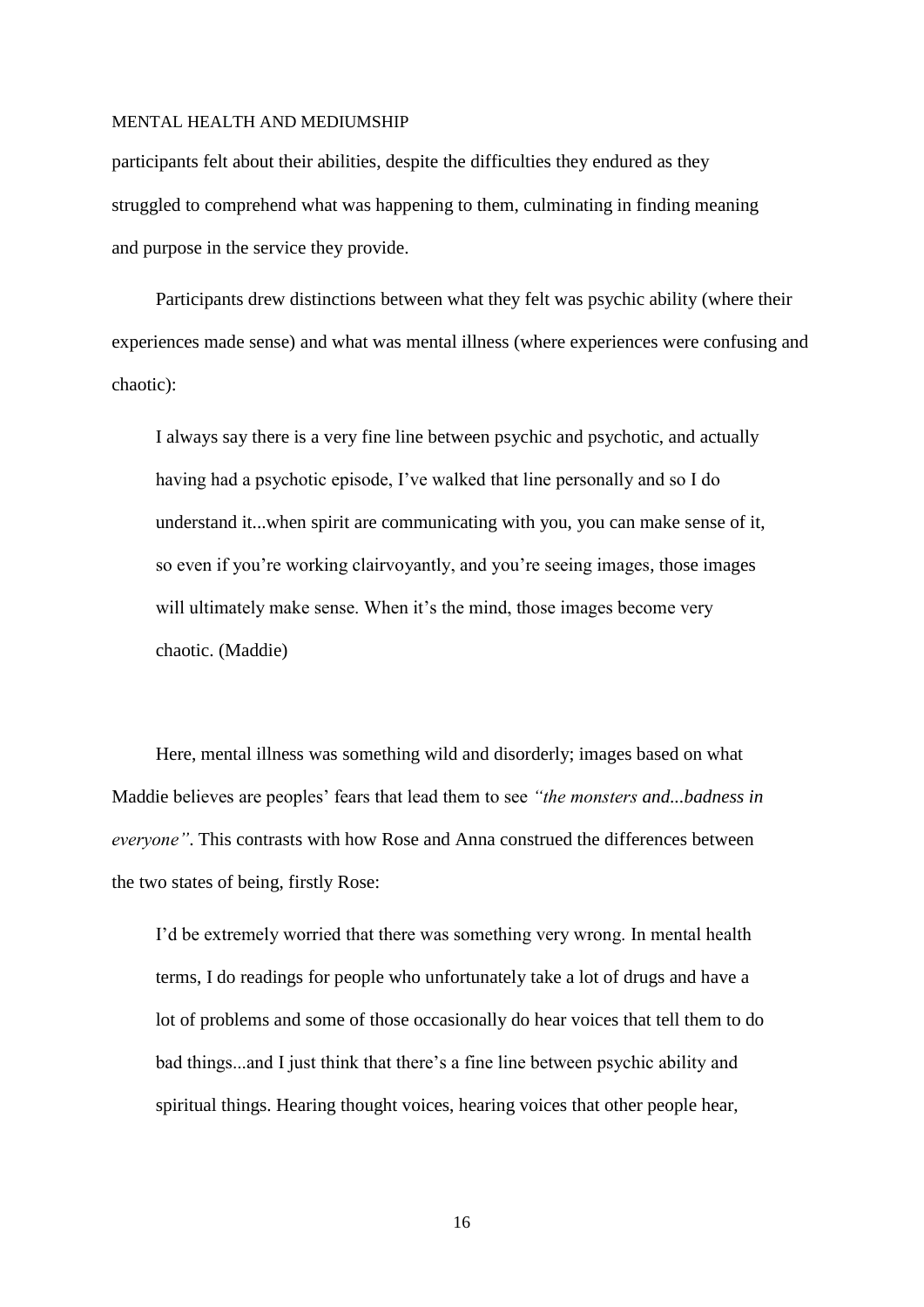and people who are told to do things. I think there's a dividing line and that is mental health. (Rose)

Drawing upon her own mediumistic practice, Rose is clear about the difference between healthy and pathological voice hearing; *"people who are told to do things"*. Rose also makes reference to *"a dividing line"*, suggesting that there is a difference between positive mental health of mediums and poor mental health of some clients that, without enough self-care in psychic practice, can be transgressed. Anna, too, expressed similar concerns:

…if it's a voice and I can't see anybody, and it's just talking about someone else, that's just fine. If it's then saying...do this, do that. I would be concerned and I'd be thinking...this shouldn't be happening and this isn't right...this is [a] mental health issue if it was talking directly to me, especially if it was suggesting what I did, or commenting on my life...that is mental health and not in the psychic spectrum. (Anna)

Like Rose and other participants, Anna differentiated what happens during mediumistic practice and mental illness according to the manner in which phenomena present themselves.

## *"I might have a hard coating, but I'm human": Being resilient but vulnerable*

Participants recounted how they had adapted to the trauma they had endured in their earlier personal challenges and had become mediums. Key to this adaption process was the creation of a psychic/spiritual framework within which they could learn to understand their abilities,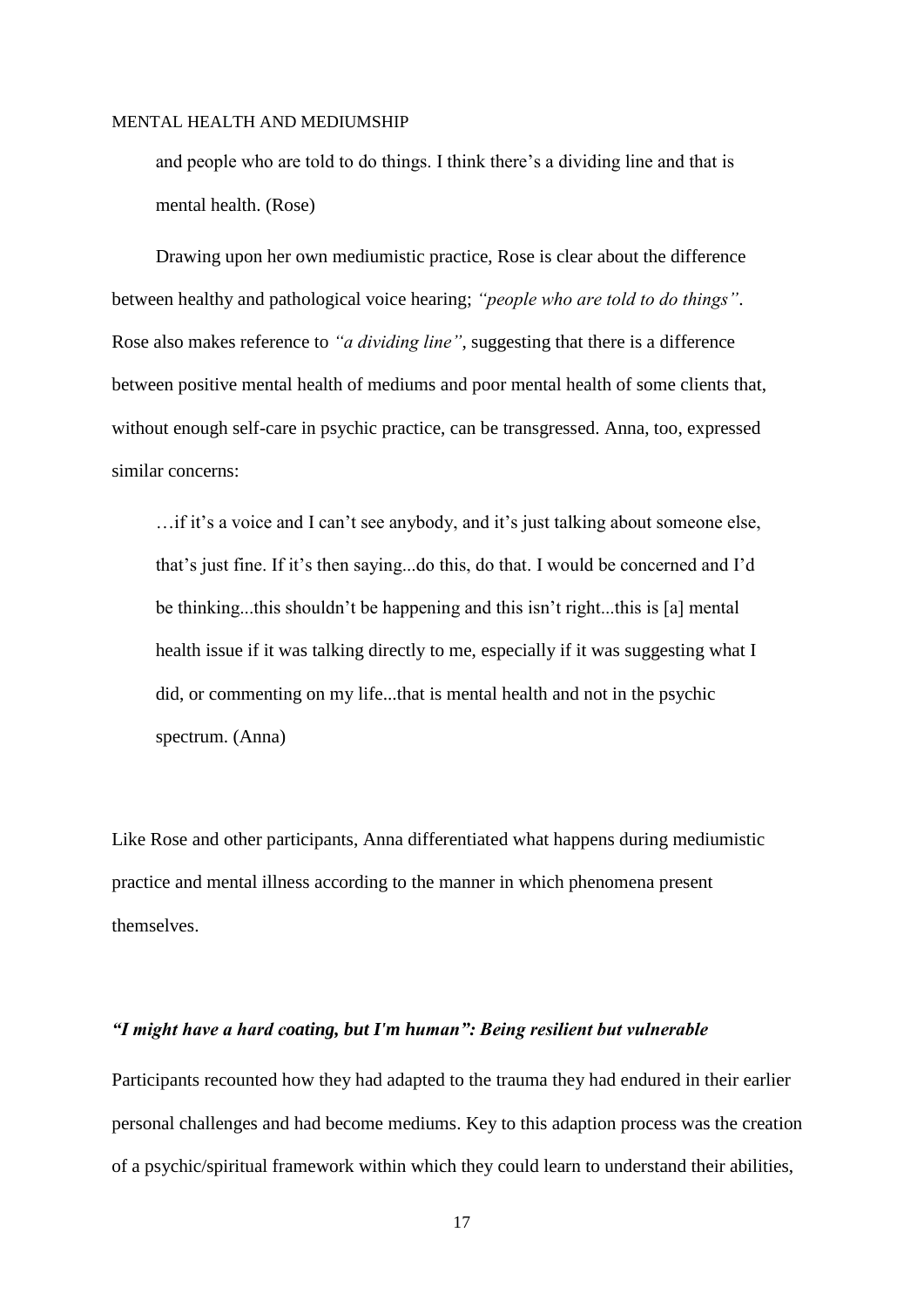and give a sense of meaning and purpose to who they are and what they do. However, the sense making process could be a long journey:

Well I think this is the first time in my life really that I've felt like I can make sense of it...I'm so relieved now that I've figured it out and a big part of it is that I've dealt with a lot of my trauma. Because my art and the psychic abilities and all of that, I had to first heal myself…And get all of that down, so I actually feel like I'm at a really good place… (Gina)

Anna also disclosed how she realised that it was up to her to restore her world to some sense of normalcy amid the confusion of trauma and psychic experiences:

The first thing for me was acceptance. Accepting that this was how it was and that it was up to me, rather than the idea that someone was going to fix me and make it go away. It wasn't going to go away! I had to do something about it or it was going to be that craziness. It was going to be out of control 'til I did something to make it not be...and so I think that was a big turning point...almost like this negotiating with whatever this is [Spirit]...to limit when and where that could happen and that worked perfectly for me… (Anna)

Anna described how the first stage of coping with her experiences was acceptance of her abilities for what they were, and that, in order to bring her world back into balance; it was up to her to take control of them. She also highlighted a key time for her knowing that she was the one who had to take charge of her abilities and, with no one to help her, she moved from a passive to a more active stance to control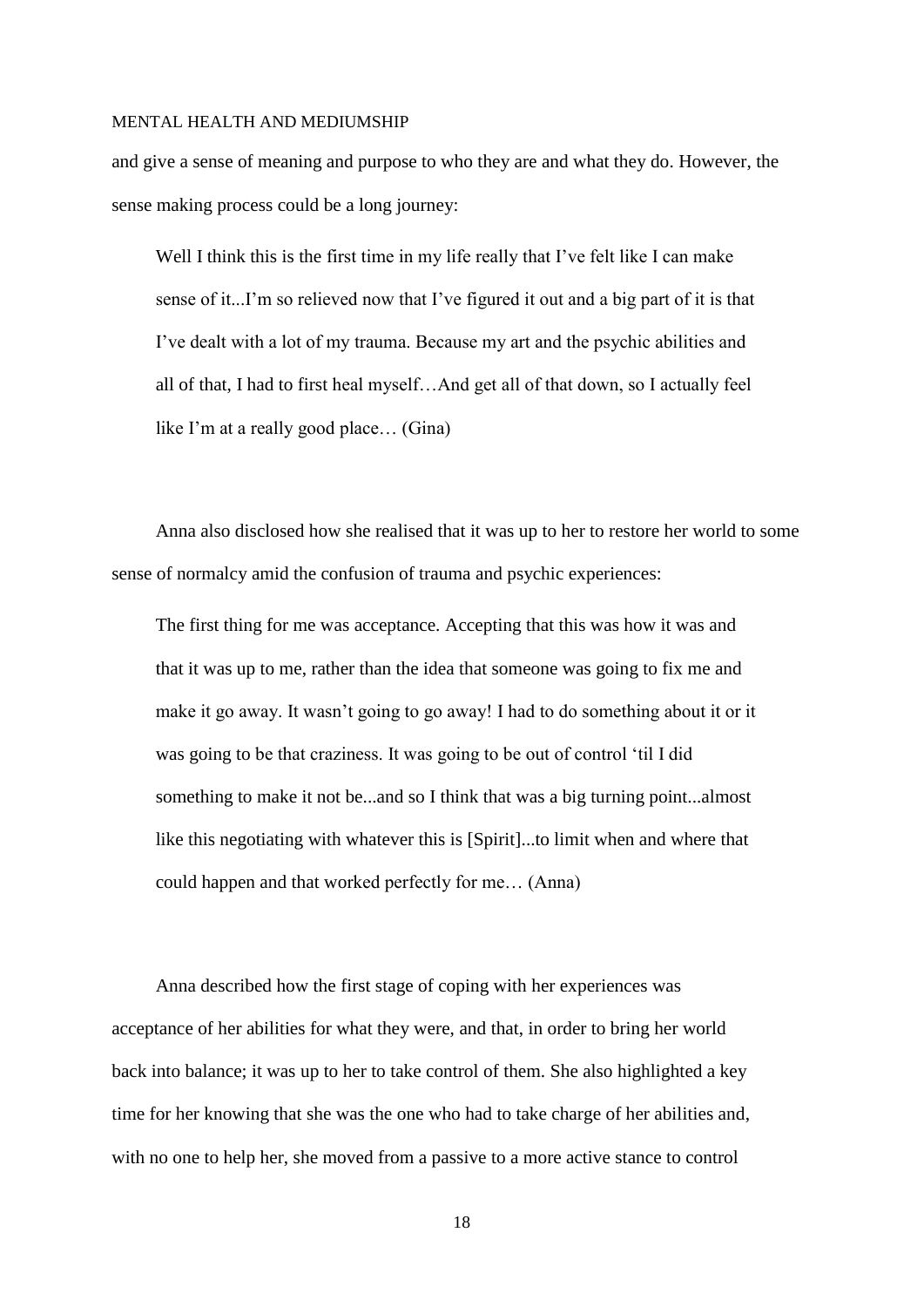and understand them. The final stage was learning to negotiate with spirit to put boundaries in place to enable her to work and function effectively as a medium and a person, *"If I didn't manage it, it would still be doing what it was doing, which is just flooding through"*. General health and wellbeing was something all participants were concerned about, with all of them noting that traumas from the past are always there to exert their influence and so were engaged with in a steadfast, active process of selfmanagement:

...the degree to which I've experienced trauma in my own life, and that's the degree to which I can take on negativity in a derogatory way to me. So this is why I have to make sure that I am very healthy, on a spiritual level, otherwise...my health could deteriorate, because...any wounds that I have...any experiences...help me to be very understanding...but at the same time, they can take me to a darker place, OK, so I have to make sure that I'm doing lots of healing. (Freya)

Freya expressers a need to engage in a holistic activity of self-care in order to remain functional and healthy. While she utilises her own traumatic experiences as an empathic tool for connecting and understanding her clients' needs, she is simultaneously vigilant of how too much exposure can negatively affect her own spiritual, mental and physical health. To adequately cope, she has to, *"make sure that I'm doing lots of healing"*. Similarly, participants engaged in a range of self-care practices, such as Reiki, yoga, and meditation in order to maintain a mental, emotional and spiritual balance. However, mediumistic work could bring fresh traumas uncomfortably close: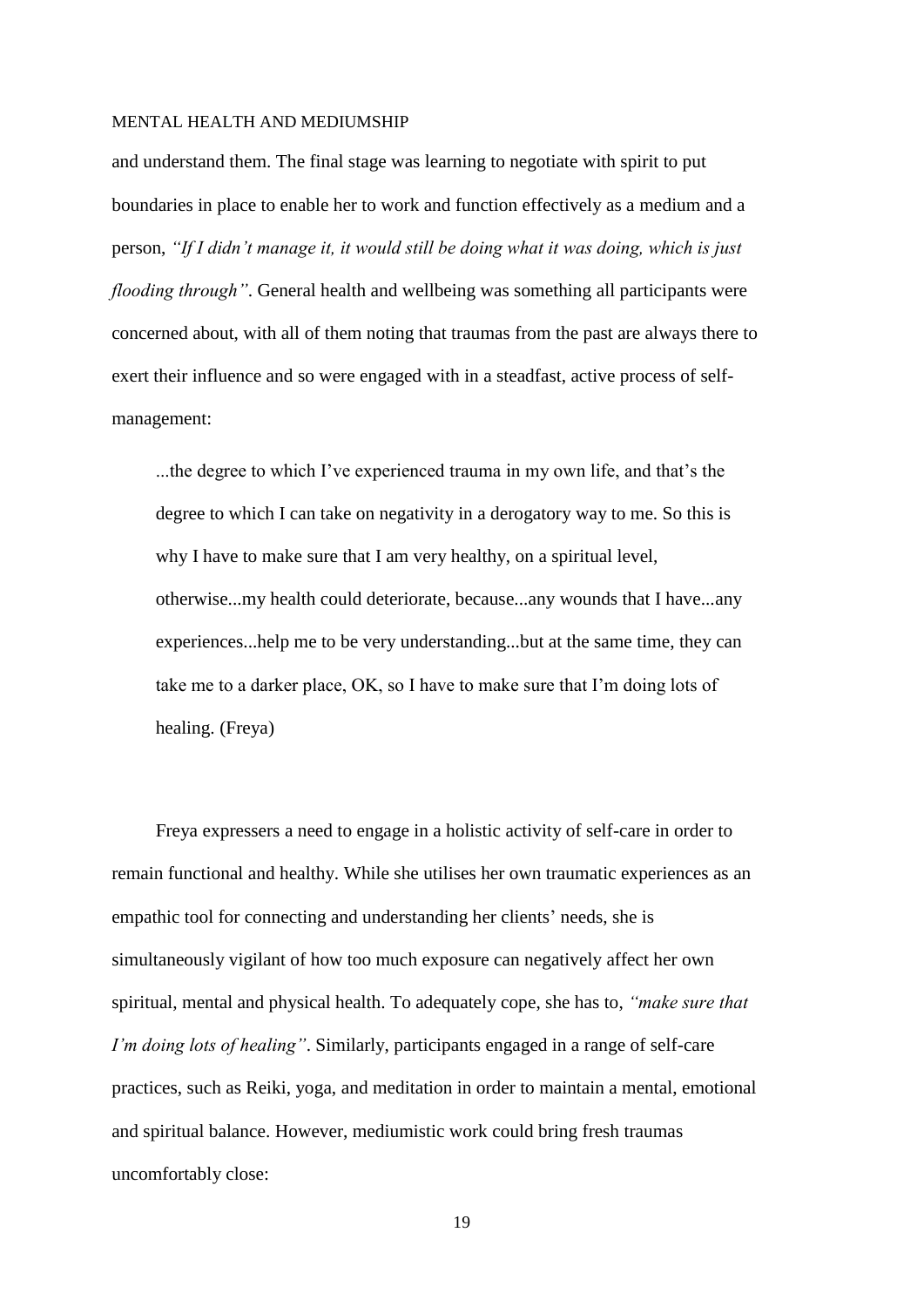...when it's close to home, and the same age as one of your own kids, you can break…I might have a hard coating, but I'm human. They went to the same school as well, but, if I don't know of a personal circumstance like that and it's not close to home, it probably wouldn't have bothered me...and similarly, I've had murders, everything and because it's not me I just talk through it, usually. (Jane)

In the above, Jane describes a situation where she connected with a spirit of young girl who went to her daughter's school. The experience hits Jane hard, she finds herself in a troubling situation that is emotionally wrangling, *"I was nearly breaking at that...but I kept going. I just kept going"*, Jane repeating how she *"just"* kept going underlines the sense of her forcing herself through the situation, drawing upon her inner mental and emotional toughness. Jane feels like she has a resilient skin, but some situations can still leave her open and defenceless, and she too needs a way to release.

# *"I've never had it when anybody has gone away feeling distraught or in despair": Ethical mediumistic practice*

Nearly all participants drew parallels with their practices and those of counsellors. In fact, some participants over time had acquired training and qualifications in counselling. All participants were driven by a desire to help and heal other people and talked at length about the compassion they felt underpinned what they did. This was demonstrated in a number of ways, for example, monitoring their clients for signs of distress, bringing comfort to those who were in pain, managing difficult information, and knowing the limits of their practice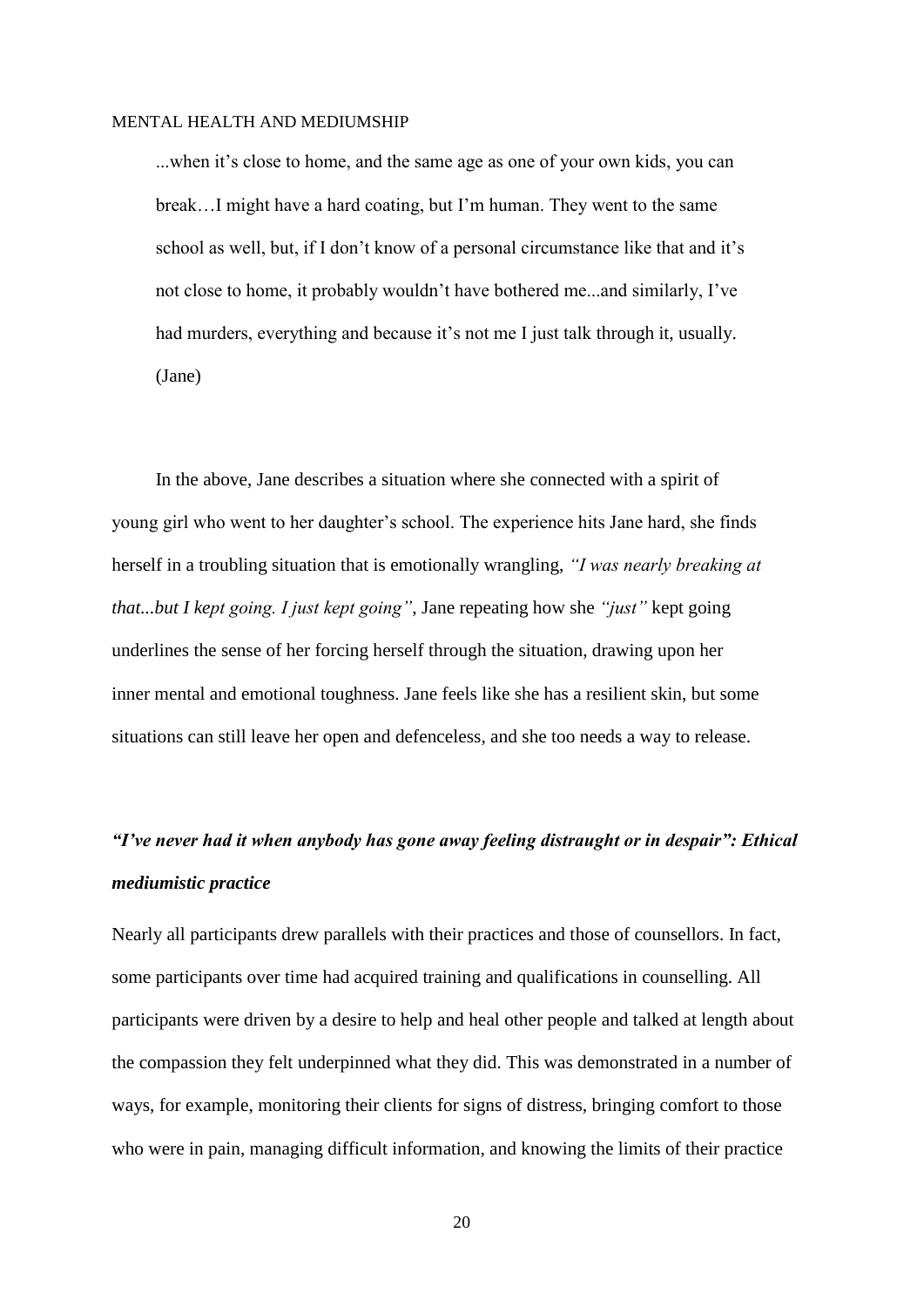leading to referrals to other professionals. Evie described how she responded to distressed clients during:

It is quite often that someone would be upset or emotional because of the type of work that I do, so it would usually be talking, helping them to relax a little bit. Perhaps it might be that we just take a little bit of time out...just to help them to get to the place where they feel more comfortable to continue. Always give them the option, you know shall we stop now? And then have some time afterwards as well that we'll just be talking about just general things so that they feel comfortable...I've never had it when anybody has gone away feeling distraught or in despair. And if that ever happened, then I would make it my purpose that I'd be with them, you know, to do whatever I can. (Evie)

Evie prided herself on never having a client leave *"distraught or in despair"*, and outlined a variety of strategies to assist clients through distressing readings, such as talking, helping them to relax, diverting attention, and offering the option to stop the consultation. The strategies mentioned are similar to ethical procedures counsellors use in client sessions, or researchers use with participants in interview/focus group scenarios. However, participants also noted that client distress was not always an indicator of a client suffering; rather it was construed as a form of therapeutic release, as described by both Anna and Eileen:

If a client gets upset, I stop and ask, you know, "Would you like to stop the sitting?" I've never had anybody say yes, because it's the right sort of upset. (Anna)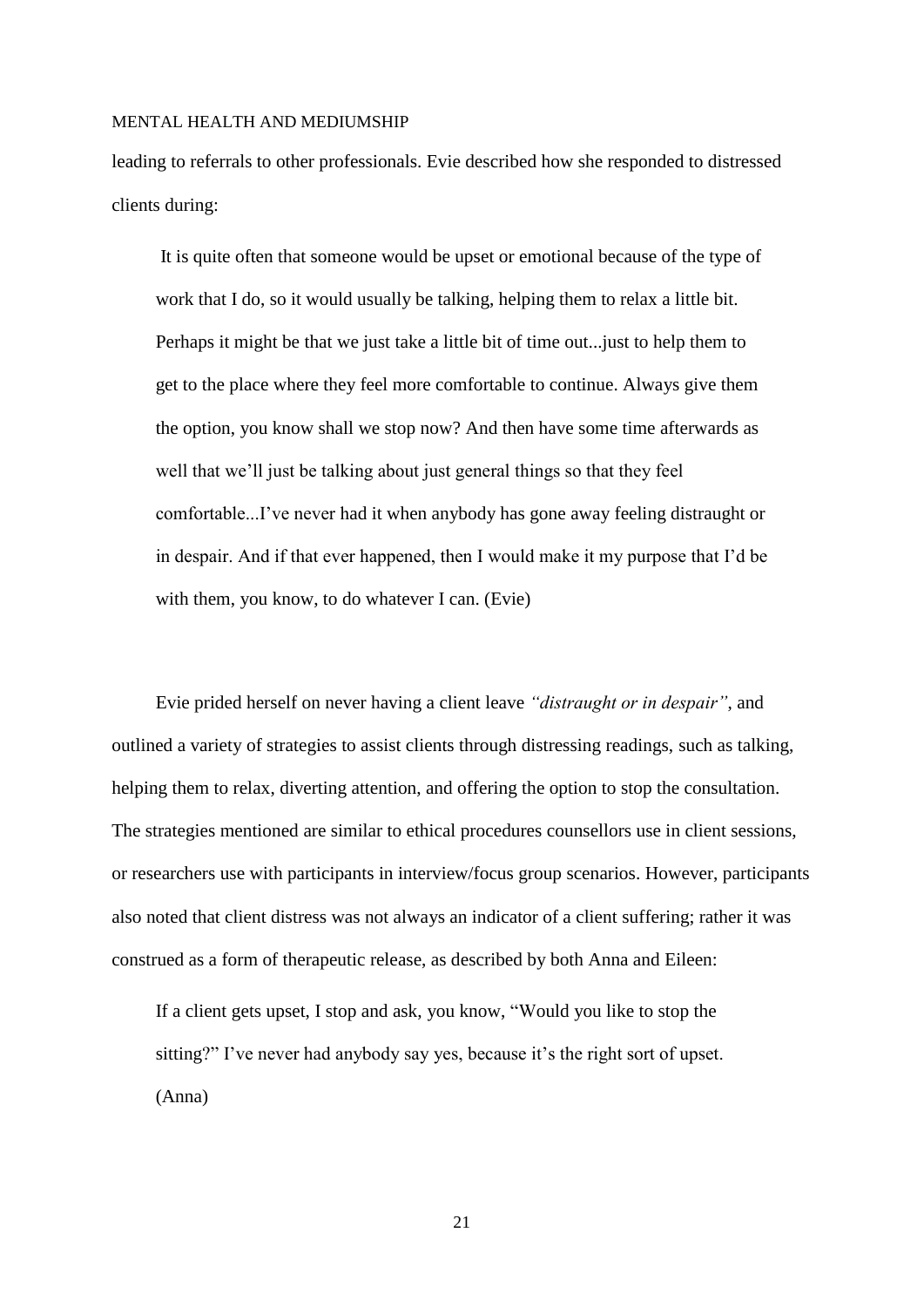I consider that upset in a good way actually. I knew he'd got a lot of comfort from it. (Eileen)

Participants believed clients became 'upset' because they had been able to reach a loved one, to know that person is safe and happy having crossed over, or that the client has had questions answered that have been on their mind. Readings evoked powerful feelings of liberation and happiness, which could manifest physically as tears, which was made sense of in a number of ways; *"It's tears of joy. It's tears of relief"* (Maddie), an opportunity to *"release and let go"* in a *"process of healing"* (Lisa), and *"it's a loving upset"* (Beth). Anna described this as *"the right sort of upset"*. For her, when clients became upset it was because the reading had been meaningful for them. A transient social connection had been forged in which the medium helped to bring healing and comfort to the client; they are able to feel love for their lost one, and this can radiate beyond the session. The benefits of the connection are taken forward by the client in the knowledge that their loved one is watching over them. However, despite participants' dedication to helping their clients, they acknowledged limits to how they could help people:

I get an awful lot of people who come with relationships issues... Somebody...needs counselling, then I can let them talk to me...But I will advise them that they need to maybe go seek help...So, you have to refer all that on as well… (Alistair)

Whilst he remained open to talking to clients about their broader life problems, Alistair, like all participants, acknowledged there were times when he needed to refer on to others in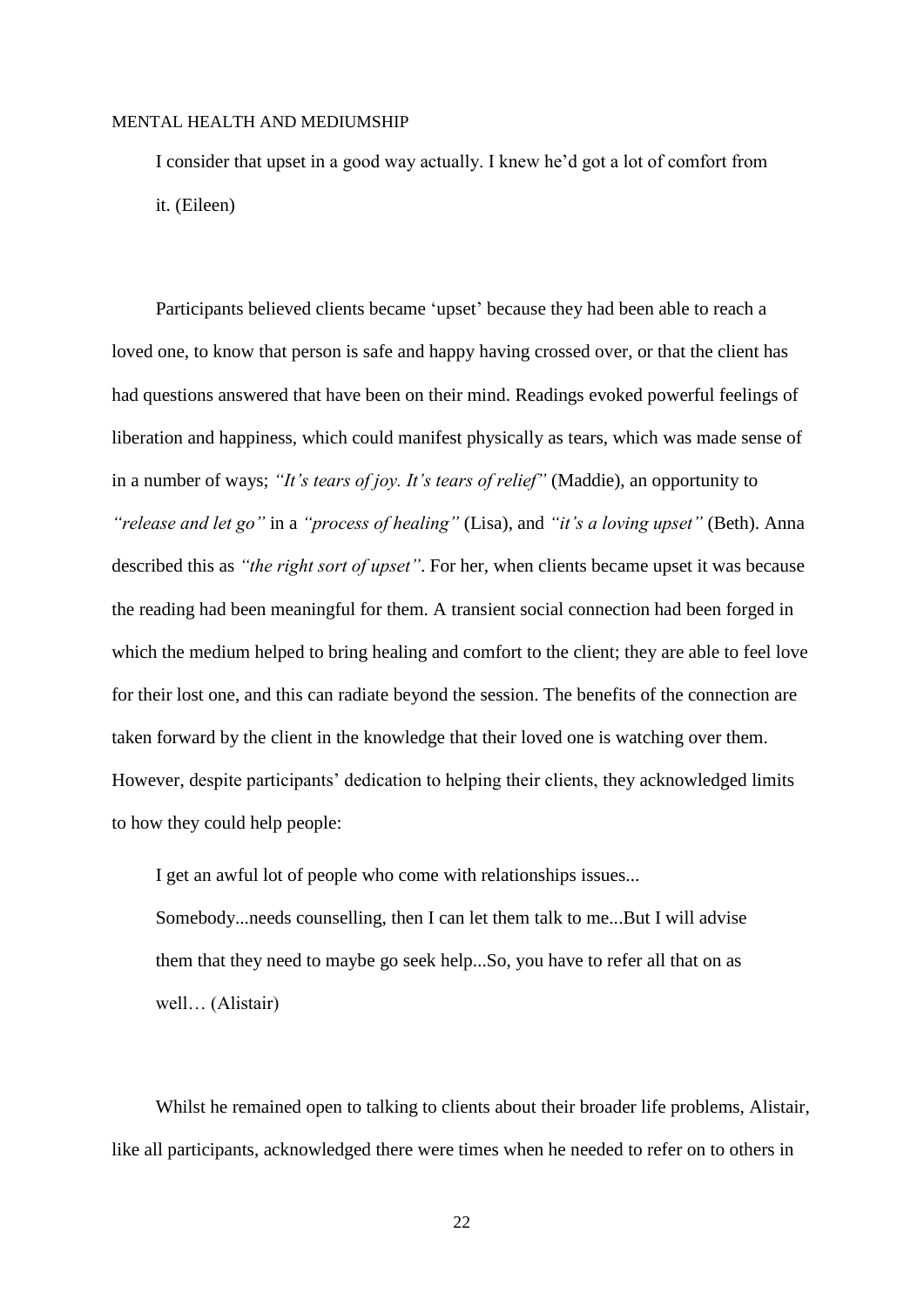the helping and therapeutic professions. However, clients could present with problems and issues, which were beyond the medium's capabilities; something that happened to Jane, "*I just said look, I really can't help you because that's far more specialist, spirit rescue*  [assisting spirit entities who are believed to have failed to make the transition into the afterlife]*....you need quite a specialist referral there"*. The unique nature of mediumship relies on the messages being received coming from someone the client trusts. A 'good' medium was judged not only on their ability to talk to the dead, but how well they could make any message received understood, credible and impactful. This required being able to shoulder a lot of responsibility because the nature of the information could be challenging to deal with:

What do you do with that information?..do you tell them? Do you make them anxious? Or do you keep it to yourself? It's kind of, it's, that is the stressful aspect to this I imagine. I know the message is right and I know it's going to happen and nine times out of ten, I know who, and so that is something that you have to come to terms with. (Mable)

In the above extract, Mable reveals that a problematic part of psychic work is not always knowing what to do with the information she receives. Revealing certain information could make the client anxious, but keeping it a secret could also compromise them in some way. Mable described the moral dilemmas she faced during mediumistic practice. Information is powerful and how it could and should be used was difficult to discern; the uniqueness of this is that information obtained from ostensibly paranormal sources cannot always be immediately verified, corroborated, and is open to misinterpretation from both the medium and the client.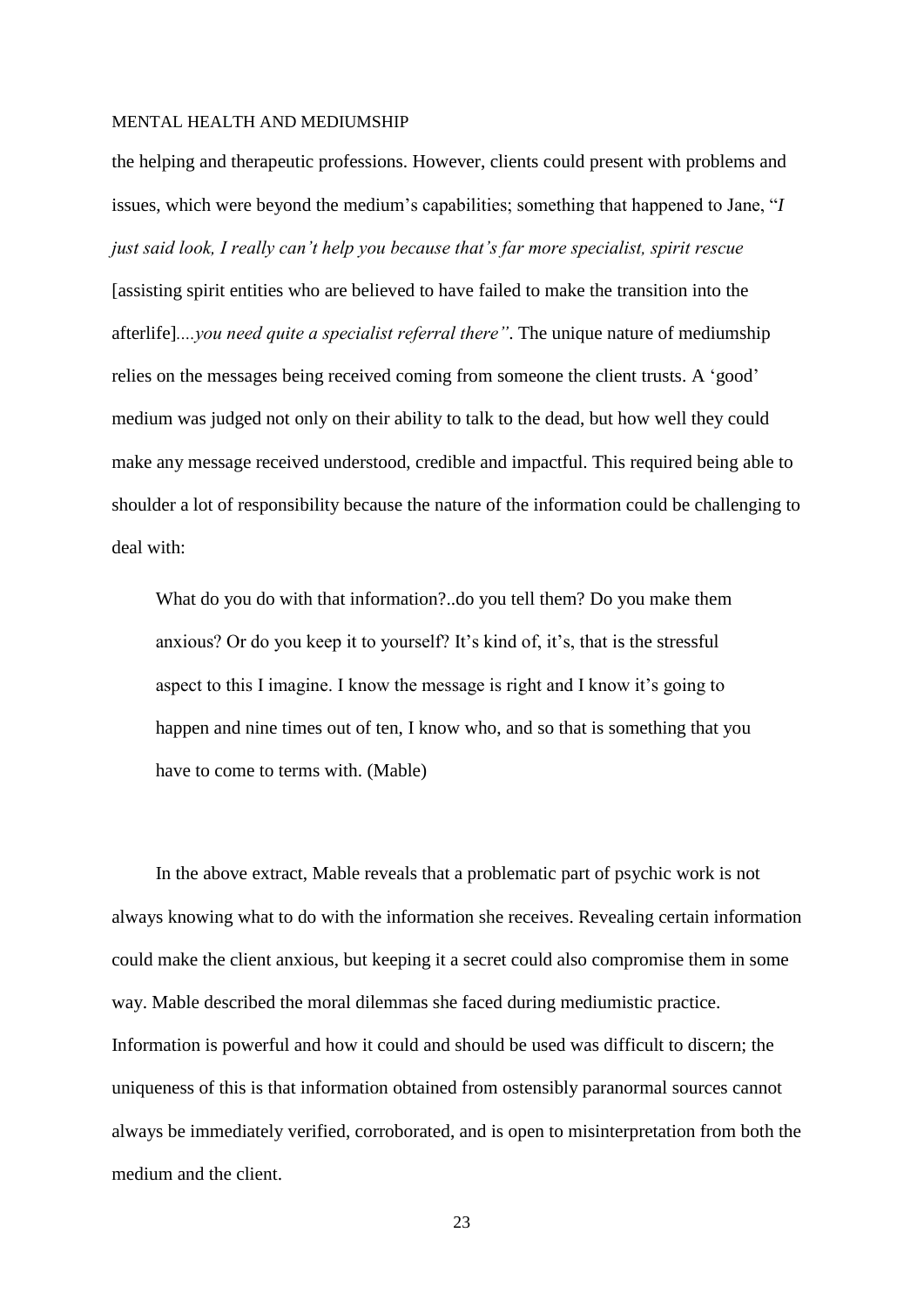#### **Discussion**

In this study, we aimed to gain an understanding of how mediums experience their mental health in relation to their mediumistic practice and how they recognise and respond to psychological difficulties experienced by their clients. We identified four themes in relation to these research concerns: mediumistic identity; understandings of mental health; balancing residence and vulnerability; and practicing mediumistic work in an ethical manner.

All mediums in our study recounted early life traumas (often compounded by later life traumas) that pre-dated the development of their psychic abilities and mediumistic work. Roxburgh and Roe (2014) noted that some of their medium participants also spoke about initially experiencing hearing voices following traumatic events, while Andrews et al. (2008) found mediums reported a high prevalence of traumatic life events. Both the traumatic events and anomalous experiences (e.g., clairvoyance, clairaudience, clairsentience) that participants experienced were initially accompanied by psychological difficulties.

Taylor and Murray (2012) found that, for mediums who actively engaged with their clairaudient experiences and incorporated them into their biographical narratives, their experiences became normalised, mitigating against distress and difficulty. Similarly, findings from the present study suggest that as part of that narrating process, participants drew upon their traumatic experiences, made sense of them, and internalized the lessons they learned from them as fundamental values of their mediumistic identity; for example in developing their empathy with others who they helped in their mediumistic work. Mediumistic abilities could also aid one's own bereavement grief and facilitate the continuation of a bond with deceased loved ones (see Keen, Murray & Payne, 2013a, 2013b).

Mediums, such as those who took part in the present study, may seek the help of mental health professionals to address traumatic experiences or initially confusing anomalous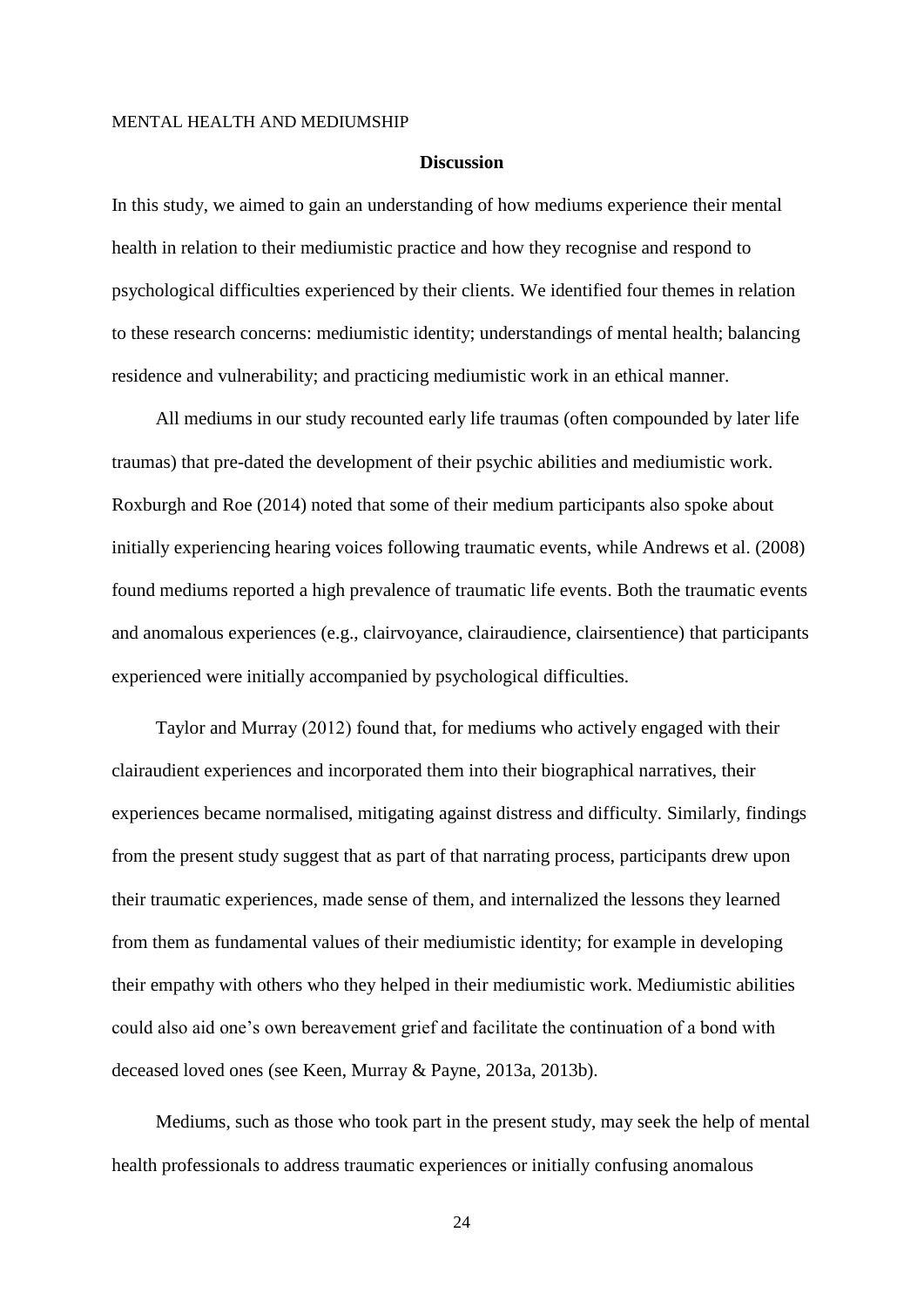experiences. Given this, it would seem important to take care not to respond in a manner that pathologises or stigmatises aspects of mediumistic experience that they may come to see as valuable and protective (see Valavanis, Thompson & Murray, in press).

Although studies show mediumistic experiences should not routinely be interpreted as psychological disturbance or as symptomatic of a mental disorder (e.g. Menezes & Moreira-Almeida, 2011; Negro et al., 2002), Seligman (2005) found that, at some point during their lives, 55% of Candomblé mediums (compared to 23% in comparison groups) in her study had consulted a mental health professional. Similarly, Roxburgh and Roe (2014) found that in early life, mediums and psychics said that they were disturbed, distressed, or confused by their experiences and often interpreted them initially as potential symptoms of a mental illness of some kind. In the present study, participants recounted how they had struggled to receive appropriate mental health support as they developed their mediumistic abilities. At this early juncture, participants felt that the support on offer focussed on a negative interpretation of their experience, which could be experienced as stigmatising (see Vilhauer, 2017, in relation to hearing voices).

Participants expressed concerns about and drew distinctions between mediumistic practice and poor mental health, although they had difficulty in disclosing their experiences and seeking help due to their perception of negative attitudes by others. In contrast to the anticipated negative responses of others, participants had developed clear ideas about what constituted mental health, mental illness and mediumistic ability for them, which they recognised did not fully accord with commonly held views in wider society or by clinicians (see Menezes & Moreira-Almeida, 2011). For example, hearing spirit voices imparting information, even insistently, was viewed as perfectly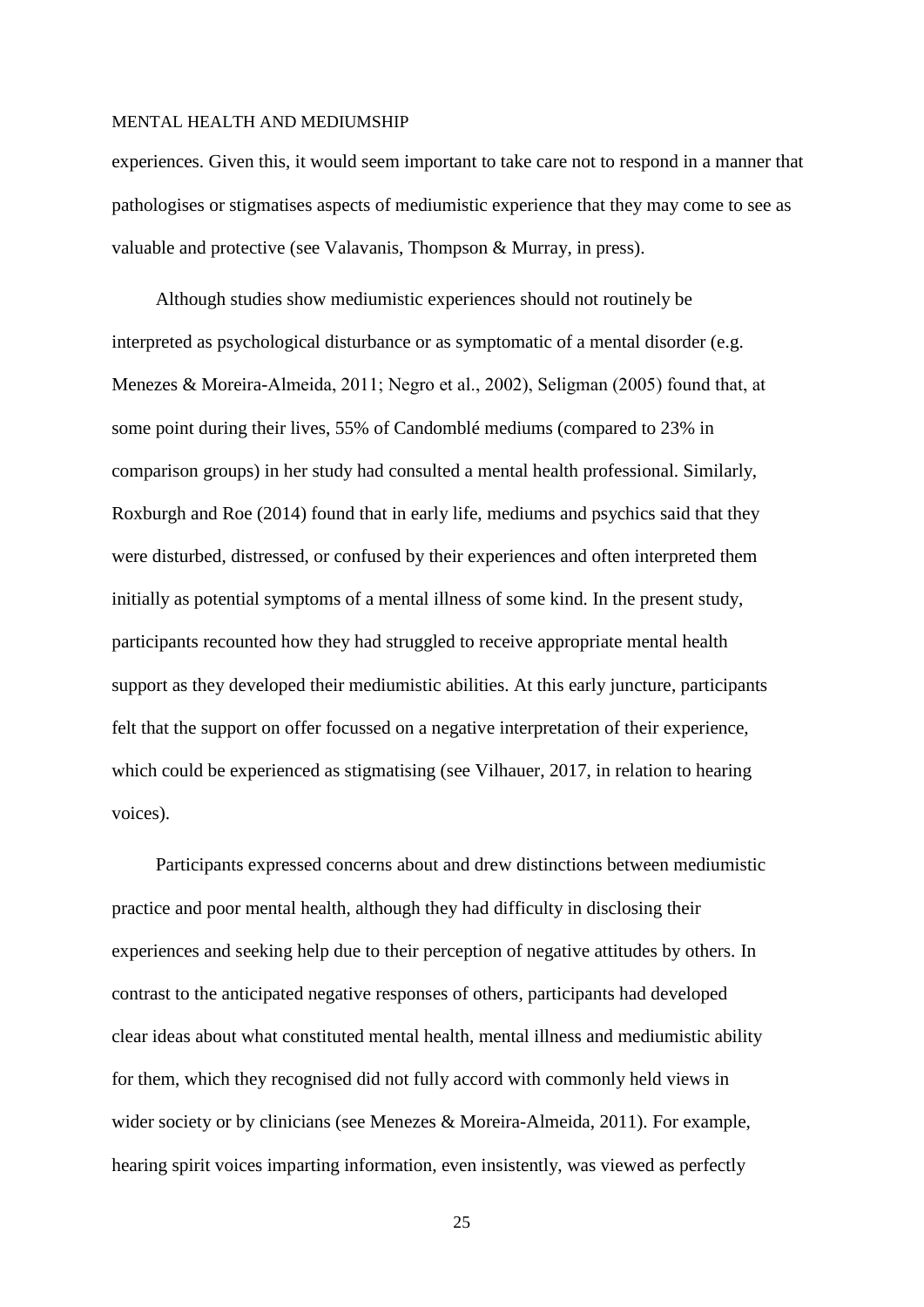normal and psychologically healthy, particularly when under the medium's control. However, hearing voices that commanded a person *"to do bad things"*, such as those deemed troubling or destructive, were seen as pathological and distressful.

The above findings emphasise the importance of a non-judgemental approach to the beliefs mediums may have regarding their anomalous experiences and further indicate the need to focus on distressing content of experiences rather than 'unusual' beliefs that may be valued and adaptive coping strategies (Valavanis, Thompson & Murray, in press). Mediums adapted to trauma through developing a mediumistic identity, and this understanding gave meaning and purpose to their experiences.

Despite the benefits of adopting a mediumistic understanding of the self to process past traumas and make sense of anomalous experiences, mediumistic work itself could at times provide its own challenges to mental health, such as in exposure to the distress of clients. Prior work has not highlighted this particular issue, although Rock et al. (2008) have previously discussed how some somatic symptoms of the deceased (e.g., ailments such as pain and sickness and causes of death) were vicariously experienced by mediums. Therefore, the nature of mediumistic work routinely involves working with bereaved persons experiencing grief and distress. Similarly to professions which may routinely be exposed vicariously to the trauma of others (Newell, Nelson-Gardell, & MacNeil, 2016), mediums may experience cumulative exposure to such distress that may affect their mental well-being. Whereas other professionals, such as mental health therapists, may have training (Sprang et al., 2007) and supervisory processes (Ennis & Horne, 2003) in place that mitigate such risks (e.g., Ennis & Horne, 2003), mediums do not have such formal training or mechanisms to aid them. This may make it more likely that they will need to seek out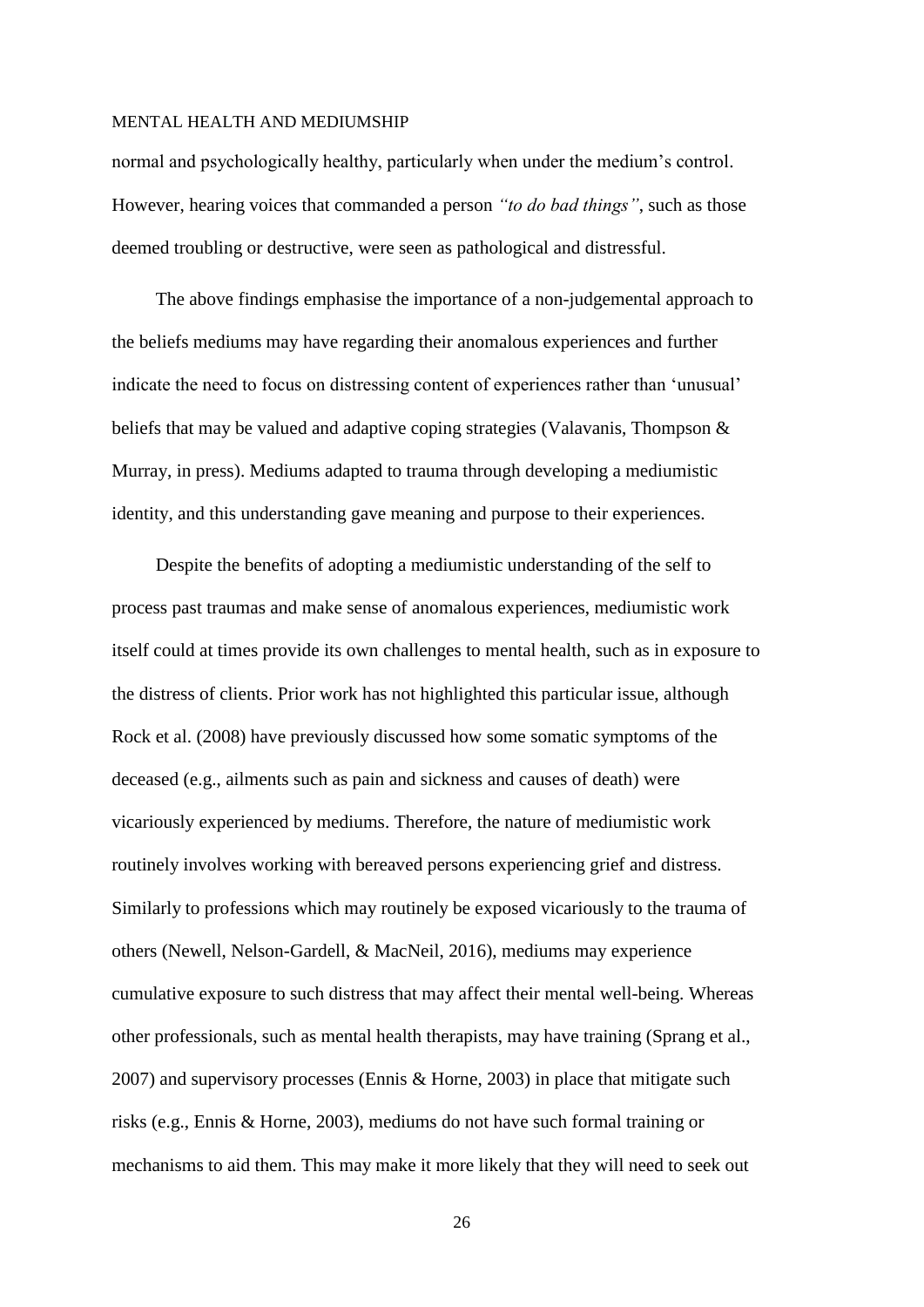psychological support for such difficulties. However, clearly mediums value their anomalous experiences and therefore care is needed to focus on the effect of cumulative trauma rather than on mediumistic experiences per se.

Psychic and mediumistic practice has been compared to a form of counselling or therapy (Evenden, Cooper, & Mitchell, 2013). Similarly, mediums in this study drew parallels between their work and that of counsellors (see also Roxburgh & Roe, 2013; Osborne & Bacon, 2015) but also recognized differences in their roles and areas of competence. They viewed themselves as a helping profession managing client distress and bringing them comfort. As with the present study, previous research has found that mediums may undergo training in bereavement counselling (Roxburgh & Roe, 2013; Osborne & Bacon, 2015) or signpost other professionals who can provide appropriate support (Osborne & Bacon, 2015).

The present research provides further insight into the counselling parallels mediums draw between their work and that of mental health professionals by identifying how mediums attempted to recognize and monitor clients' distress and respond appropriately. Mediums recognized the ethical and moral dilemmas that faced them in acting as a conduit between deceased people and their loved ones in a manner that minimized client distress. This involved managing 'difficult' or sensitive information and acknowledging the limits of their own competence in helping clients contain their distress. Of particular interest, mediums made decisions regarding what was a 'good' or therapeutic 'upset' (such as tears of relief when receiving certain information) and when the intervention of other professionals was more appropriate. However, mediums decisions regarding responses to clients' distress were very much informed by a personal judgment rather than the result of professional training. Given the relatively large number of people who consult mediums, there does seem to be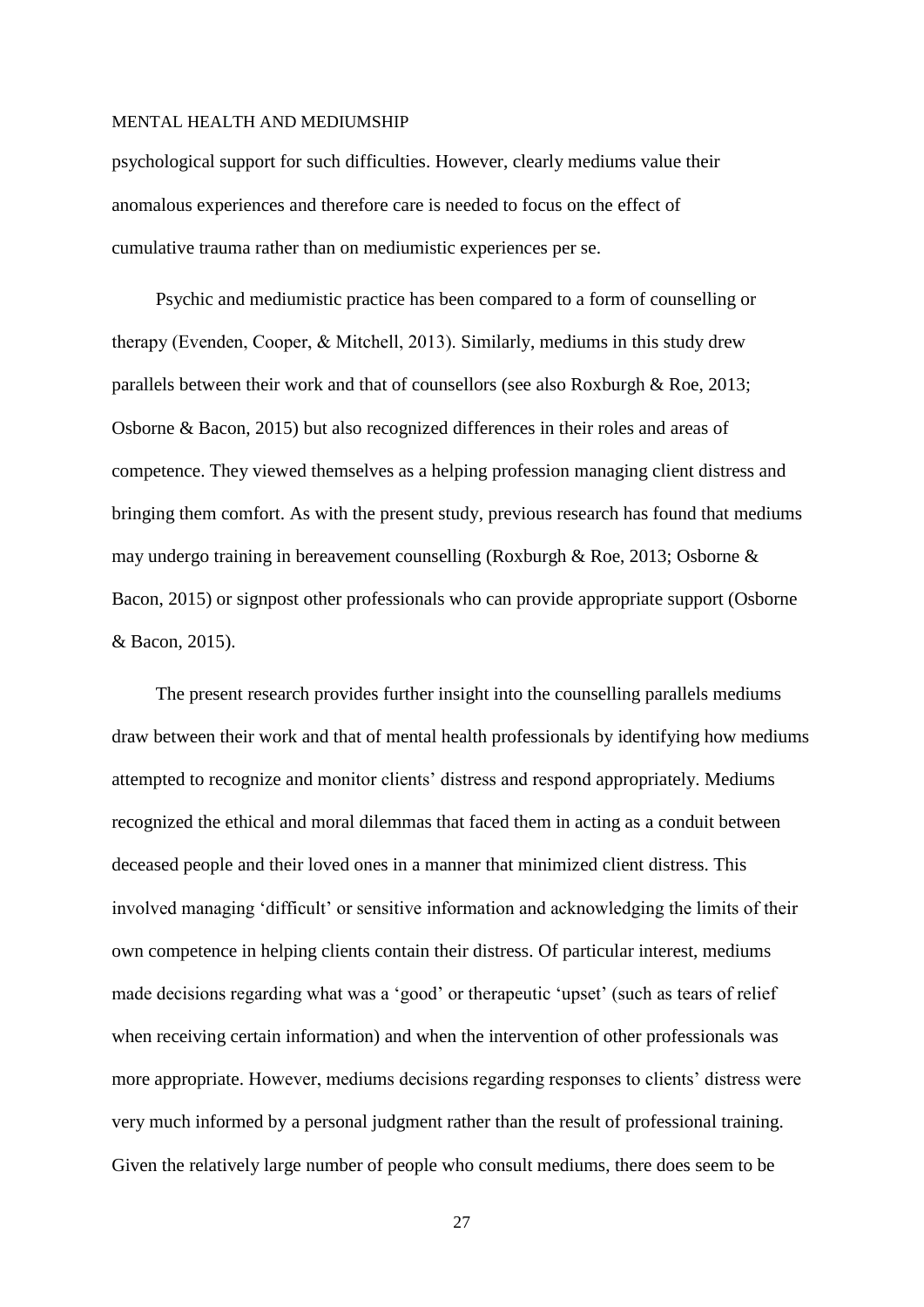considerable scope, for example by bereavement services, to educate mediums about appropriately responding to / referring clients who are in distress.

#### **Conclusions**

Although previous research has suggested that the work of mediums is not underpinned by poor mental health, research on mental health in relation to conducting mediumistic work is lacking. The idiographic, phenomenological approach taken in this research has been instrumental in highlighting a number of unique findings in this regard. Participants coped with troubled histories by developing life-story narratives that helped normalise what was happening to them. This enabled them to grow from their turbulent personal histories and give meaning to the service they felt they provided for their clients. Participants clearly articulated their beliefs regarding differences between the disorderly nature of mental illness and, what they perceived as, their own psychologically healthy state. They also reported having developed resilience to past traumas and potential harms from the nature of the work they engaged in. Participants displayed an awareness of and attitude to practising ethically, both in terms of caring for their clients' welfare and engaging in self-care.

The findings suggest a number of areas for consideration by clinicians who may work with mediums or their clients. In particular, the research highlights the value of not dismissing or attempting to change appraisals of valued aspects of mediums' anomalous experiences. However, the findings do indicate that support for exposure to clients' difficulties (such as vicarious trauma) might be helpful, in the same way in which other professionals might receive support with such experiences. In addition, help for mediums to manage or appropriately refer clients who experience mental health difficulties would also be useful.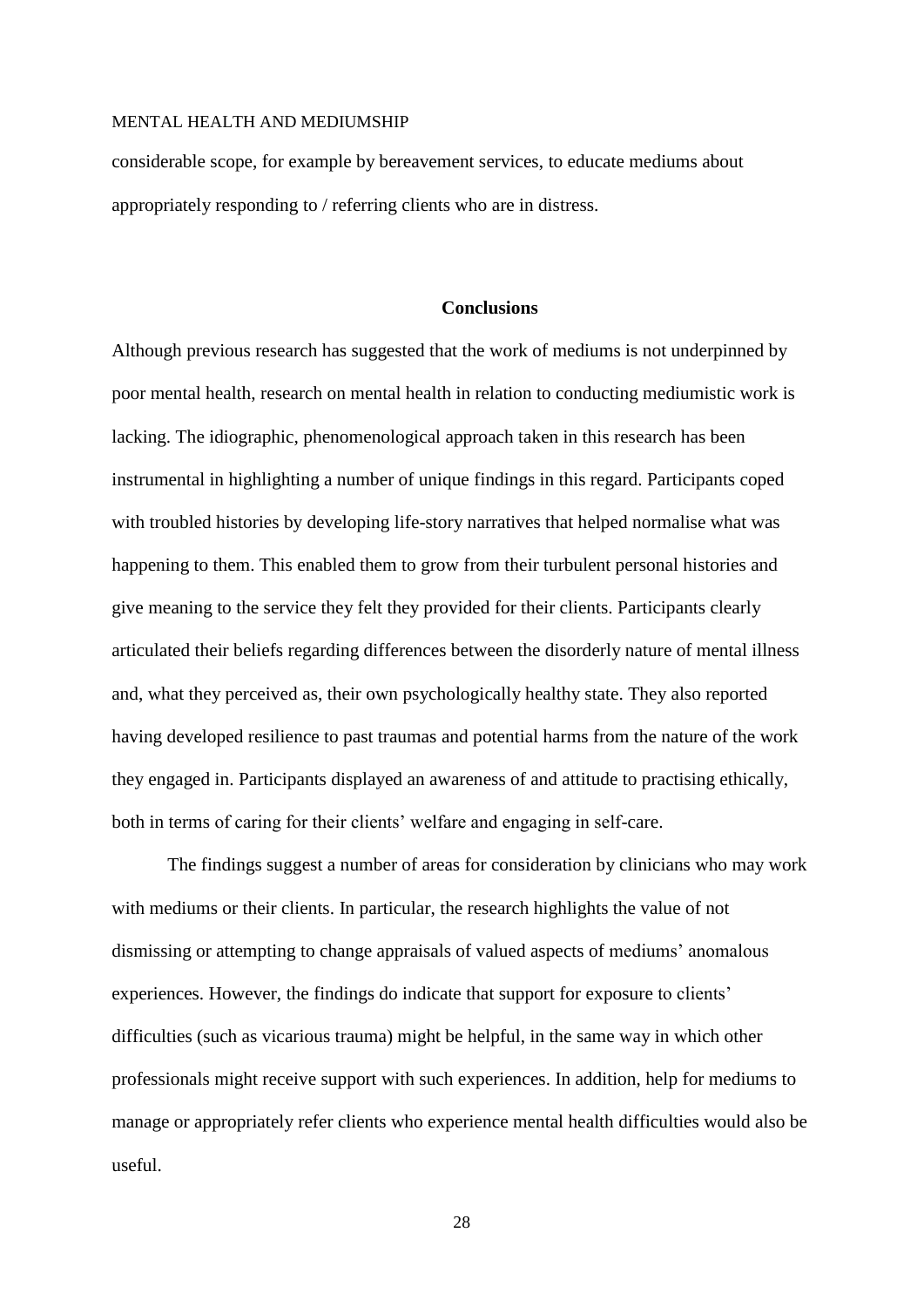Given that traumatic life experiences are a salient aspect of mediums' experiences, and that the development of psychic or mediumistic abilities could also be experienced as traumatic, mediums may seek out professional psychological help. Therefore, future research into mediums' help-seeking for mental health difficulties and their experiences of counselling or psychotherapy would be valuable in identifying if and how their psychological needs are met.

# **Funding details**.

This research was supported by The Bial Foundation, project number 39/16.

**Declaration of interest**. The authors report no declarations of interest.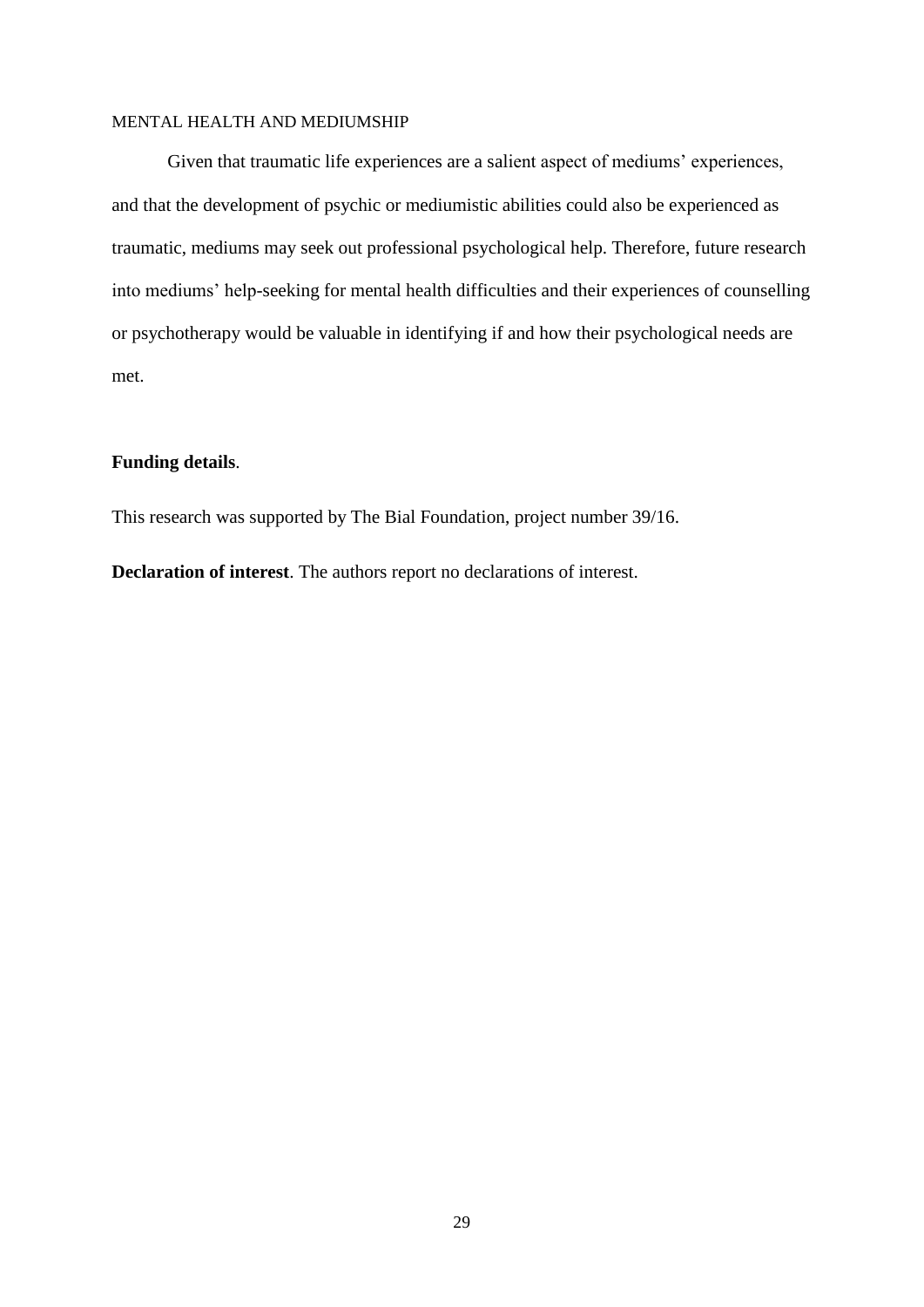#### **References**

- Alminhana, L. O., Menezes Jr, A., & Moreira-Almeida, A. (2013). Personalidade, religiosidade e qualidade de vida em indivíduos que apresentam experiências anômalas em grupos religiosos. *Jornal Brasileiro de Psiquiatria*, 62(4), 268-274. Cited in Bastos Jr et al. (2015).
- Andrew, E. M., Gray, N. S., & Snowden, R. J. (2008). The relationship between trauma and beliefs about hearing voices: A study of psychiatric and non-psychiatric voice hearers. *Psychological Medicine*, 38, 1409–1417.
- Bastos Jr, M. A. V, Bastos, P. R. H. D. O., Gonçalves, L. M., Osório, I. H. S., & Lucchetti, G. (2015). Mediumship: review of quantitative studies published in the 21st century. *Archives of Clinical Psychiatry (São Paulo)*, *45*(5), 129–138.
- Ennis, L., & Horne, S. (2003). Predicting psychological distress in sex offender therapists. *Sexual Abuse: A Journal of Research and Treatment*, 15, 149–158.
- Evenden, R. E., Cooper, C. E., & Mitchell, G. (2013). A counseling approach to mediumship: Adaptive outcomes of grief following an exceptional experience. *Journal of Exceptional Experiences and Psychology*, *1*(2), 12–19.
- Hunter, J., & Luke, D. (eds.) (2014). *Talking with the spirits: ethnographies from between the worlds*. Daily Grail Publishing; Brisbane, Australia.
- Keen, C., Murray, C., & Payne, S. (2013a). Sensing the presence of the deceased: a narrative review. *Mental Health, Religion & Culture*, 16(4), 384–402.
- Keen, C., Murray, C. D., & Payne, S. (2013b). A qualitative exploration of sensing the presence of the deceased following bereavement. *Mortality*, 18(4), 339–357.
- Menezes, A., & Moreira-Almeida, A. (2011). Mental health of mediums and differential diagnosis between mediumship and mental disorders. *Journal of Scientific Exploration*, *25*(1), 103–116.
- Moreira-Almeida A. (2004). Fenomenologia das experiências mediúnicas, perfil e psicopatologia de médiuns espíritas [tese]. São Paulo: Universidade de São Paulo, Faculdade de Medicina, Departamento de Psiquiatria. Cited in Bastos Jr et al. (2015).
- Moreira-Almeida, A., Lotufo Neto, F., & Cardeña, E. (2008). Comparison of Brazilian spiritist mediumship and dissociative identity disorder. *Journal of Nervous and Mental Disease*, *196*, 420–424.
- Murray, C., & Wooffitt, R. (2010). Anomalous experiences and qualitative research: An introduction to the special issue. *Qualitative Research in Psychology*, 7(1), 1–4.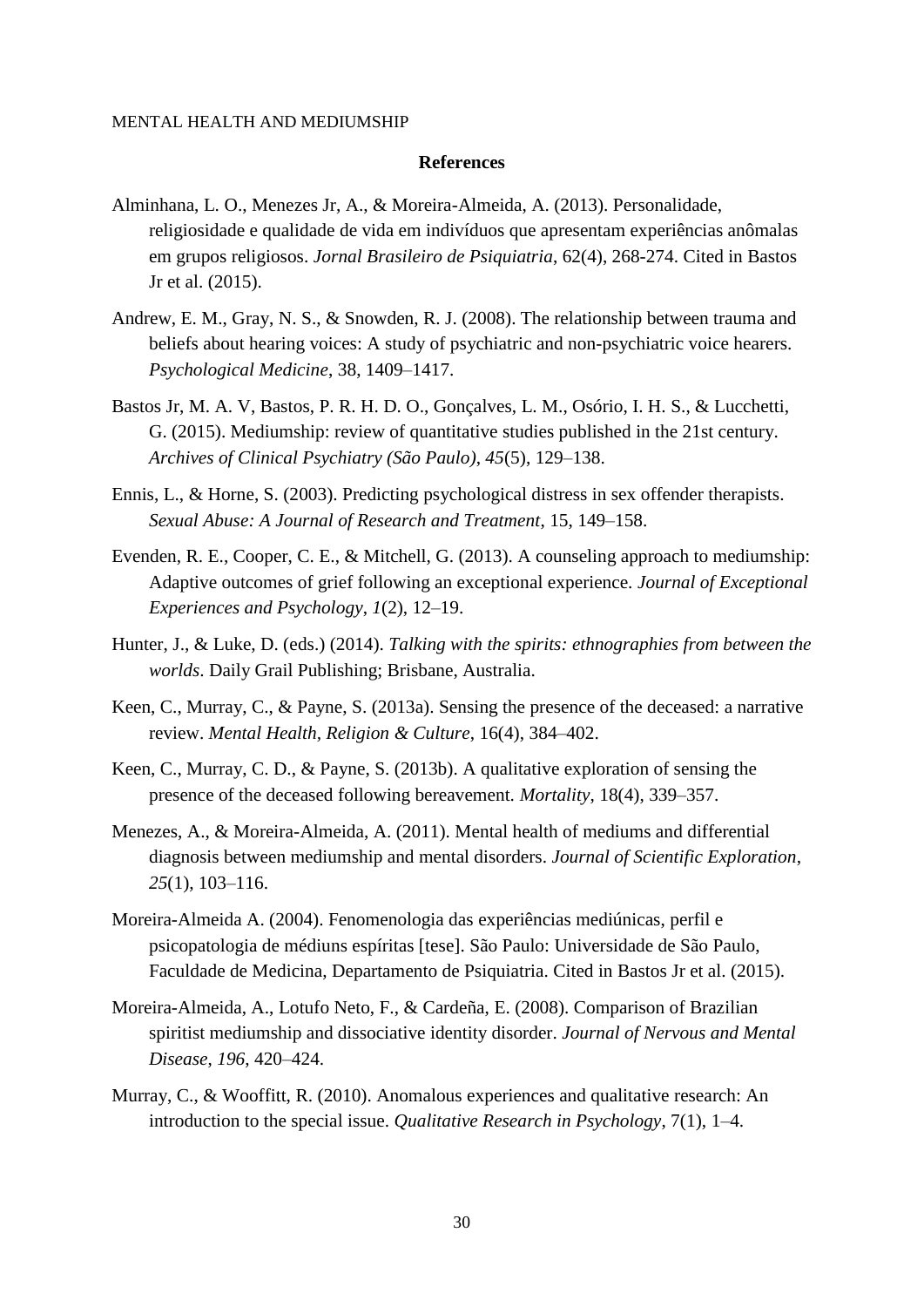- Negro, P. J. J., Palladino-Negro, P., & Louzã, M. R. (2002). Do religious mediumship dissociative experiences conform to the sociocognitive theory of dissociation? *Journal of Trauma & Dissociation*, *3*(1), 51–73.
- Newell, J. M., Nelson-Gardell, D., & MacNeil, G. (2016). Clinician responses to client traumas: A chronological review of constructs and terminology. *Trauma, Violence, & Abuse*, 17(3), 306–313.
- O'Keeffe, C., & Wiseman, R. (2005). Testing alleged mediumship. *British Journal of Psychology*, 96, 215-231.
- Osborne, G., & Bacon, A. (2015). The working life of a medium: A qualitative examination of mediumship as a support service for the bereaved. *Mental Health, Religion & Culture*, *18*(4), 286–298.
- Peres J.F., Moreira-Almeida, A., Caixeta, L., Leao, F. & Newberg, A. (2012). Neuroimaging during trance state: a contribution to the study of dissociation. *PLoS One,* 7(11), e49360.
- Rock, A. J., Beischel, J., & Schwartz, G. E. (2008). Thematic analysis of research mediums' experiences of discarnate communication. *Journal of Scientific Exploration*, 22(2), 179- 192.
- Roe, C. A. (1998). Belief in the paranormal and attendance at psychic readings. *Journal of the American Society for Psychical Research*, 92(1), 25–51.
- Roxburgh, E. C., & Roe, C. A. (2011). A survey of dissociation, boundary-thinness, and psychological wellbeing in spiritualist mental mediumship. *Journal of Parapsychology*, *75*(2), 279–297.
- Roxburgh, E., & Roe, C. A. (2013). "Say from whence you owe this strange intelligence": Investigating explanatory systems of spiritualist mental mediumship using interpretative phenomenological analysis. *International Journal of Transpersonal Studies*, 32(1), 27– 42.
- Roxburgh, E. C., & Roe, C. A. (2014). Reframing voices and visions using a spiritual model. An interpretative phenomenological analysis of anomalous experiences in mediumship. *Mental Health, Religion & Culture*, *17*(6), 641–653.
- Seligman, R. (2005). Distress, dissociation, and embodied experience: Reconsidering the pathways to mediumship and mental health. *Ethos*, *33*(1), 71–99.
- Smith, J. A. (1996). Beyond the divide between cognition and discourse: Using interpretative phenomenological analysis in health psychology. *Psychology and Health*, *11*, 261–271.
- Smith, J. A. (2003). Validity and qualitative psychology. In J. A. Smith (Ed.), *Qualitative psychology: A practical guide to research methods* (pp. 232–236). London: Sage.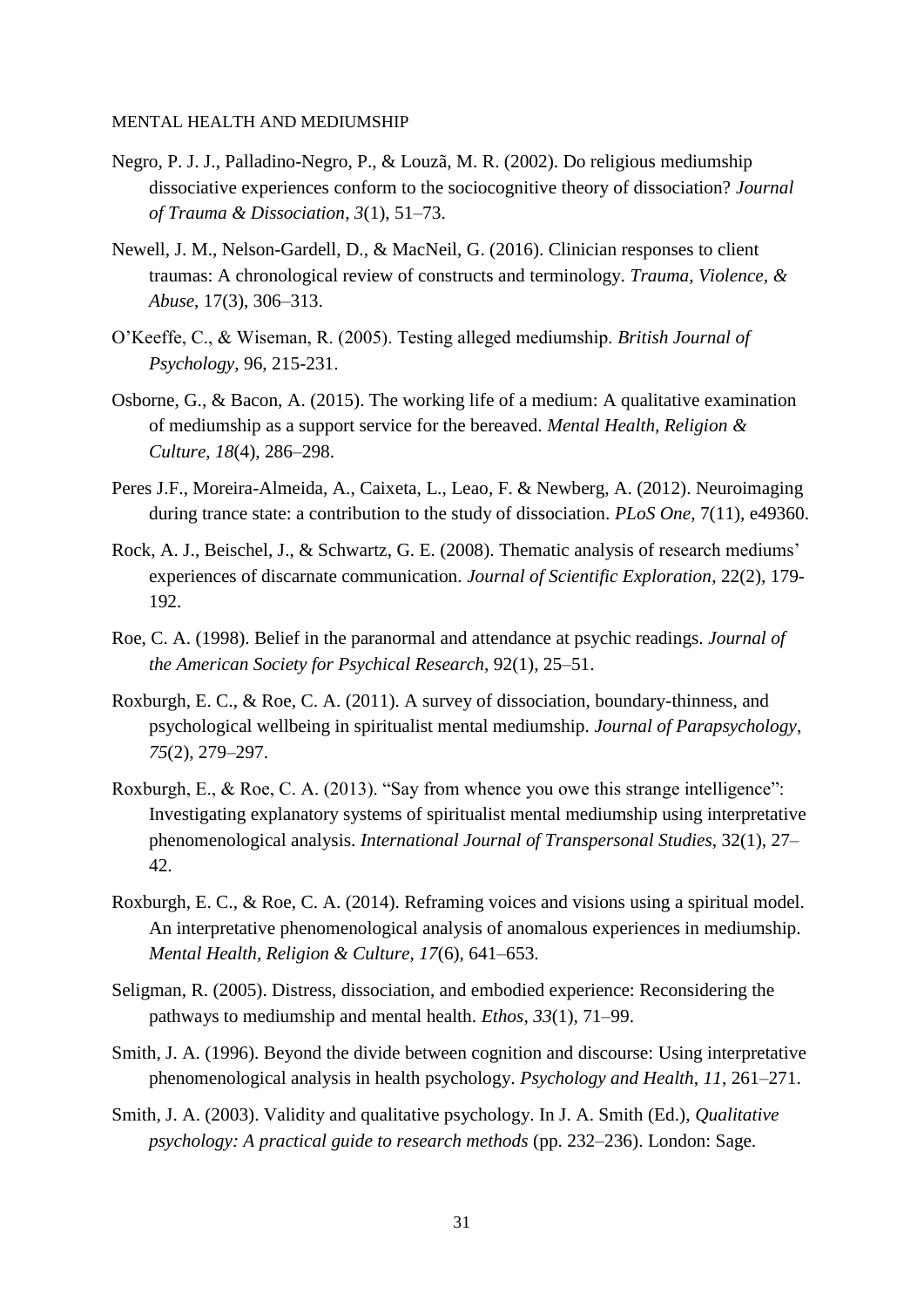- Smith, J. A. (2011). Evaluating the contribution of interpretative phenomenological analysis. *Health Psychology Review*, *5*, 9–27.
- Smith, J.A. and Osborn, M. (2008). Interpretative phenomenological analysis. In J.A. Smith (Ed.), *Qualitative Psychology: A Practical Guide to Research Methods* (pp. 51–80). London: Sage.
- Smith, J. A., Flowers, P., & Larkin, M. (2009). *Interpretative phenomenological analysis: Theory, method and research*. London: Sage Publications.
- Somer, E. (2006). Culture-bound dissociation: a comparative analysis. *Psychiatric Clinics*, 29(1), 213-226.
- Sprang, G., Clark, J. J., & Whitt‐Woosley, A. (2007). Compassion fatigue, compassion satisfaction, and burnout: Factors impacting a professional's quality of life. *Journal of Loss and Trauma*, 12, 259–280.
- Taylor, G., & Murray, C. D. (2012). A qualitative investigation into non-clinical voice hearing: what factors may protect against distress? *Mental Health, Religion & Culture*, *15*(4), 373–388.
- Vilhauer, R. P. (2017). Stigma and need for care in individuals who hear voices. *International Journal of Social Psychiatry*, 63(1), 5–13.
- Valavanis, S., Thompson, C., & Murray, C.D. (in press). Positive aspects of voice-hearing: A qualitative metasynthesis. *Mental Health, Religion & Culture*.
- Walter, T. (2008). Mourners and mediums. *Bereavement Care*, *27*(3), 47–50. https://doi.org/doi:10.1080/ 02682620808657727
- Yardley, L. (2008). Demonstrating validity in qualitative psychology. In J. A. Smith (Ed.), *Qualitative Psychology. A Practical Guide to Research Methods* (pp. 235–251). London: Sage.
- Wooffitt, R. (2006). *The language of mediums and psychics: The social organization of everyday miracles*. Aldershot: Ashgate.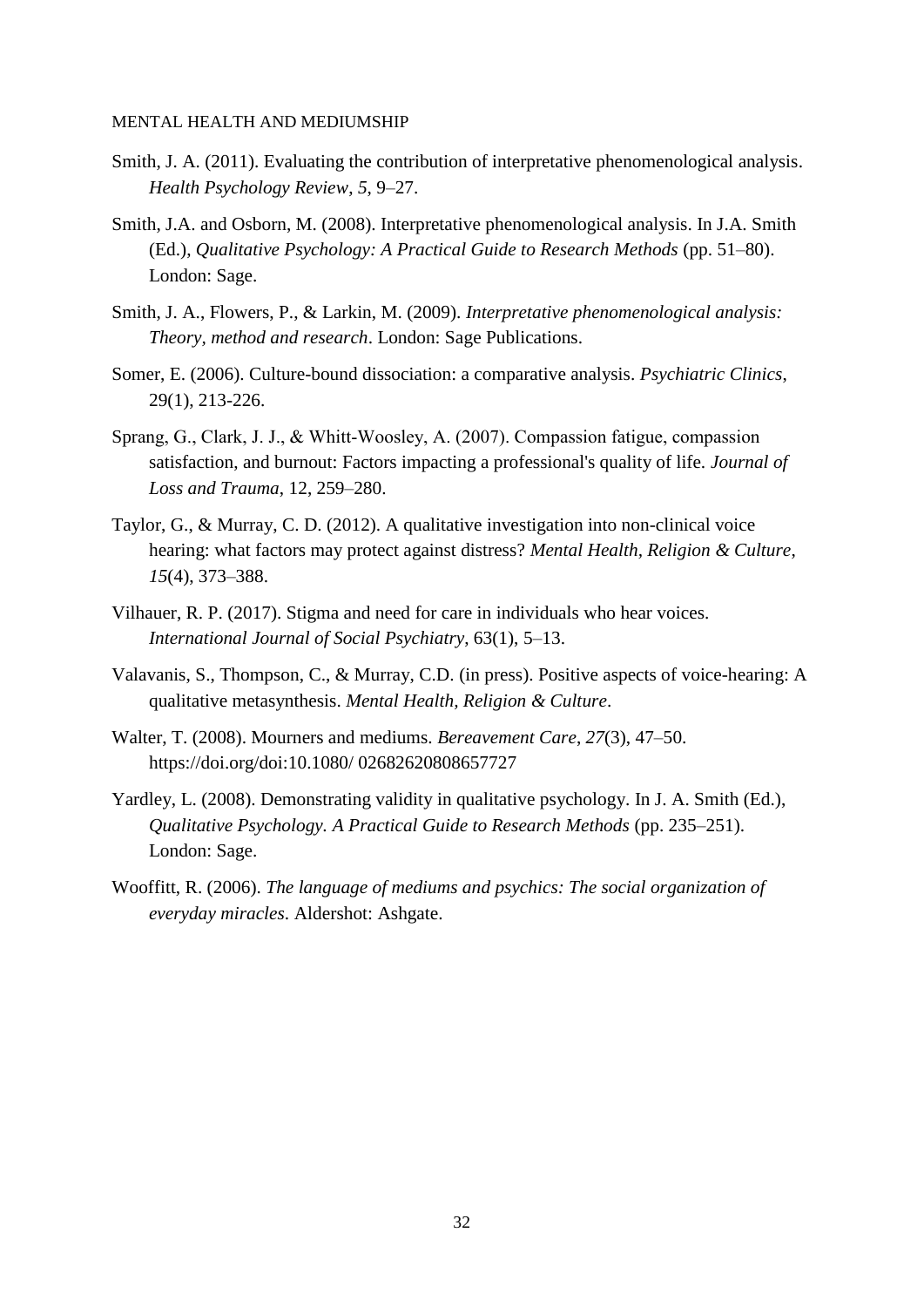|                       |             |     | <b>Number of years as</b> |                |                       |  |  |
|-----------------------|-------------|-----|---------------------------|----------------|-----------------------|--|--|
| Participant<br>number | Pseudonym   | Age | <b>Sex</b>                | a professional | <b>Interview type</b> |  |  |
|                       |             |     |                           | psychic        |                       |  |  |
| 1                     | Freya       | 46  | Female                    | 15             | Face-to-face          |  |  |
| $\overline{2}$        | Jane        | 49  | Female                    | 9              | FaceTime              |  |  |
| 3                     | Anna        | 50  | Female                    | 28             | Face-to-face          |  |  |
| 4                     | Mable       | 62  | Female                    | 15             | Telephone             |  |  |
| 5                     | Gina        | 37  | Female                    | 5              | <b>Skype</b>          |  |  |
| 6                     | Eileen      | 63  | Female                    | 20             | Telephone             |  |  |
| 7                     | Anne-Marie  | 49  | Female                    | 12             | Face-to-face          |  |  |
| 8                     | Maddie      | 52  | Female                    | 15             | <b>Skype</b>          |  |  |
| 9                     | Meg         | 25  | Female                    | $\overline{2}$ | Face-to-face          |  |  |
| 10                    | Lisa        | 38  | Female                    | 9              | Face-to-face          |  |  |
| 11                    | Rose        | 45  | Female                    | 3              | Skype                 |  |  |
| 12                    | Evie        | 43  | Female                    | 15             | <b>Skype</b>          |  |  |
| 13                    | Alistair    | 41  | Male                      | 10             | Telephone             |  |  |
| 14                    | <b>Beth</b> | 45  | Female                    | 15             | Telephone             |  |  |

Table 1. Participant demographic details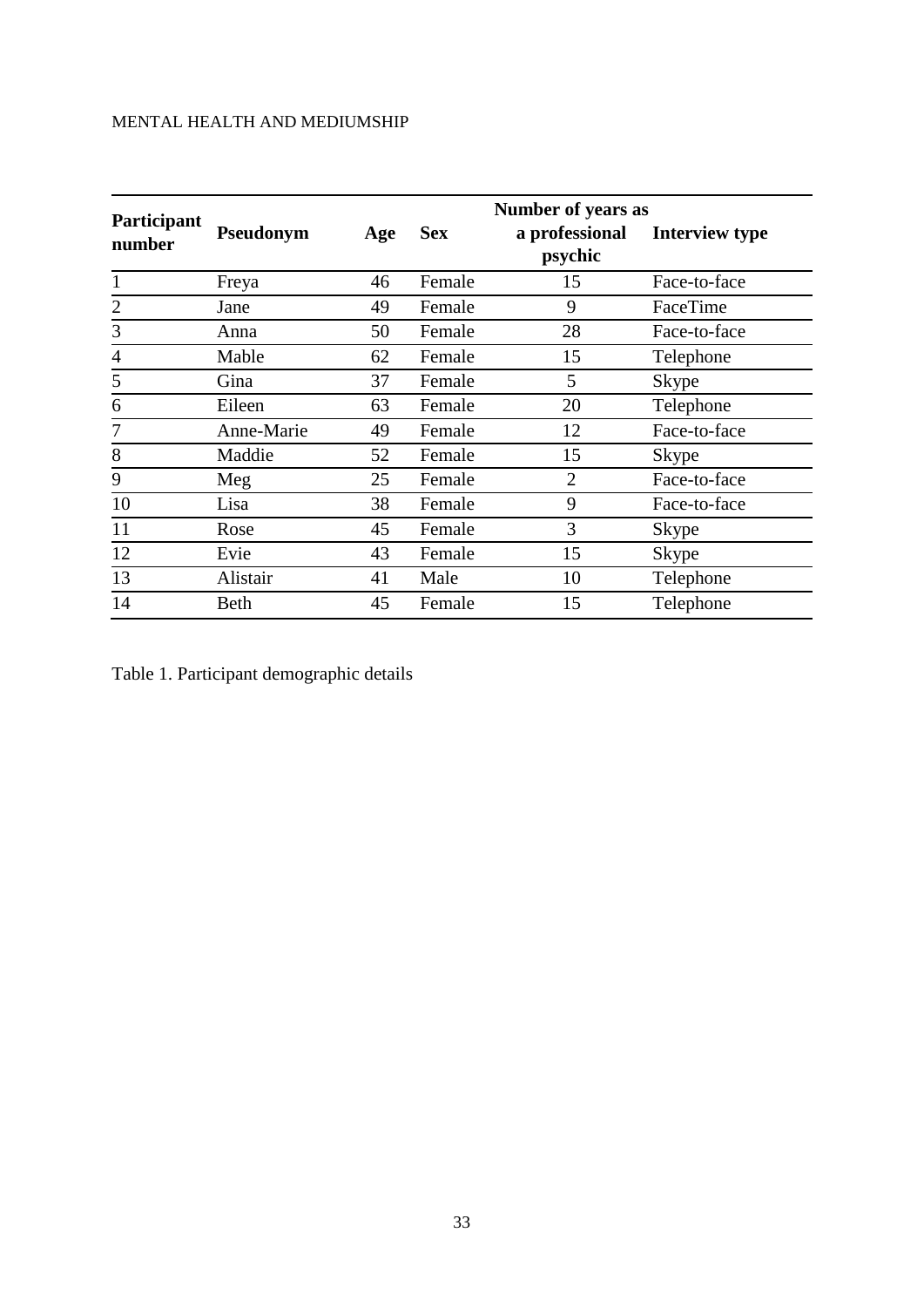| Participant<br>number | Pseudonym    | <b>Theme 1</b><br>From past<br>traumas to<br>identity | <b>Theme 2</b><br>mediumistic illness is chaos | <b>Theme 3</b><br><b>Spirit makes Being resilient</b><br>sense, mental but vulnerable mediumistic | <b>Theme 4</b><br><b>Ethical</b><br>practice |
|-----------------------|--------------|-------------------------------------------------------|------------------------------------------------|---------------------------------------------------------------------------------------------------|----------------------------------------------|
| $\mathbf{1}$          | Freya        | [X]                                                   | $\overline{\phantom{a}}$                       | [X]                                                                                               | X                                            |
| $\overline{c}$        | Jane         | X                                                     | X                                              | [X]                                                                                               | X                                            |
| 3                     | Anna         | X                                                     | [X]                                            | [X]                                                                                               | [X]                                          |
| $\overline{4}$        | Mable        | [X]                                                   | X                                              | X                                                                                                 | [X]                                          |
| 5                     | Gina         | X                                                     | X                                              | [X]                                                                                               | X                                            |
| 6                     | Eileen       | X                                                     |                                                | X                                                                                                 | [X]                                          |
| 7                     | Anne-Marie   | X                                                     |                                                |                                                                                                   | X                                            |
| 8                     | Maddie       | [X]                                                   | [X]                                            | X                                                                                                 | X                                            |
| 9                     | Meg          | X                                                     | X                                              |                                                                                                   | X                                            |
| 10                    | Lisa         | X                                                     | [X]                                            |                                                                                                   | X                                            |
| 11                    | Rose         | X                                                     | [X]                                            | X                                                                                                 | X                                            |
| 12                    | Evie         | X                                                     | X                                              | X                                                                                                 | [X]                                          |
| 13                    | Alistair     | X                                                     | X                                              | X                                                                                                 | [X]                                          |
| 14                    | Beth         | X                                                     | X                                              | X                                                                                                 | X                                            |
|                       | <b>COUNT</b> | 14                                                    | 11                                             | 11                                                                                                | 14                                           |

Table 2. Contributions that each participant made to each theme [square brackets indicate for whom exemplar data excerpts are provided in the results].